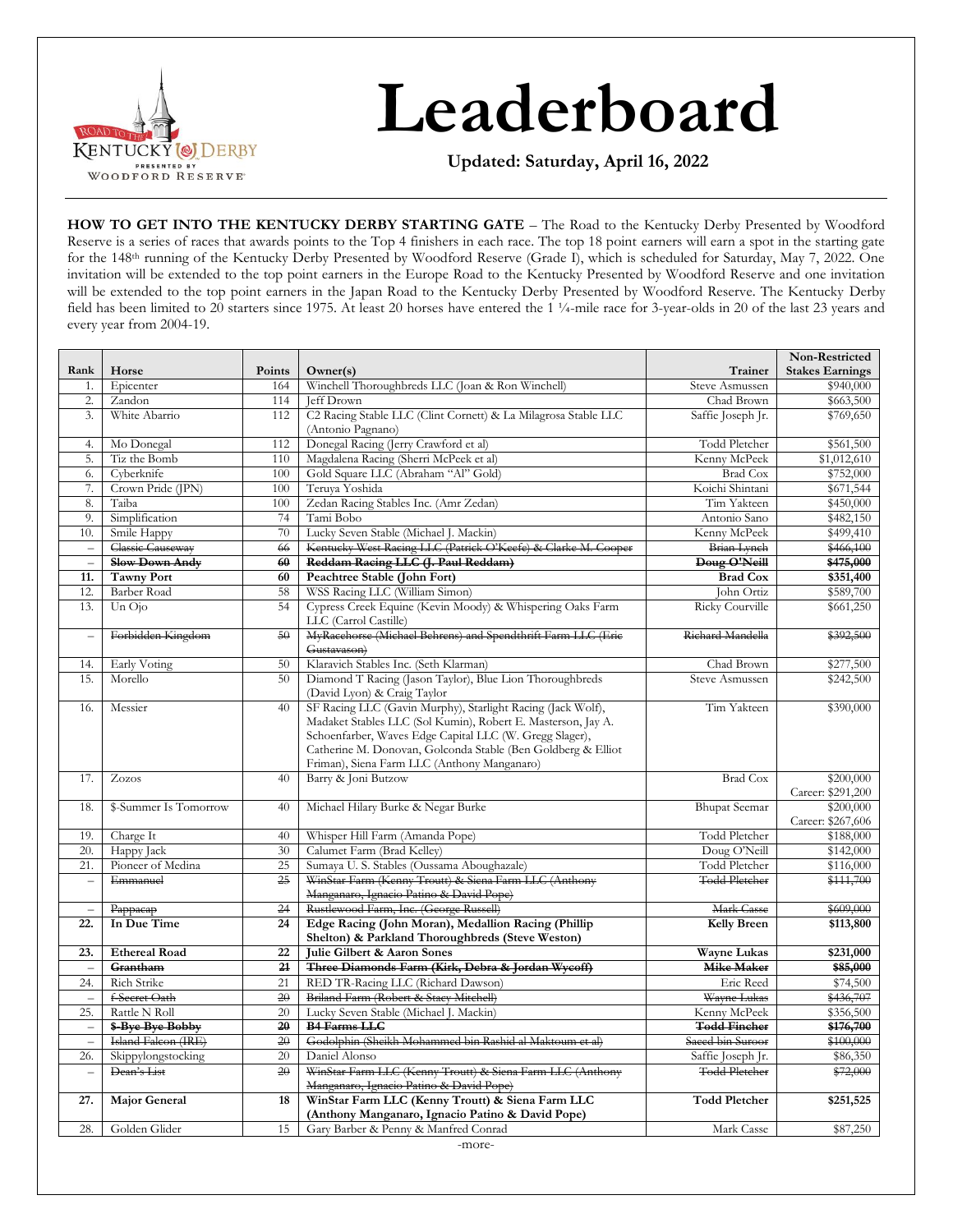|                          | <b>Shipsational</b>     | $+4$            | Iris Smith Stable LLG                                                | Ed Barker                    | \$40,000            |
|--------------------------|-------------------------|-----------------|----------------------------------------------------------------------|------------------------------|---------------------|
| $\overline{\phantom{0}}$ | Jack Christopher        | 40              | Jim Bakke, Gerald Isbister, Coolmore Stud (John Magnier) & Peter     | <b>Chad Brown</b>            | \$275,000           |
|                          |                         |                 | M. Brant                                                             |                              |                     |
| $\overline{\phantom{0}}$ | Make It Big             | $4\theta$       | Red Oak Stable (Stephen Brunetti)                                    | Saffie Joseph Jr.            | \$240,000           |
| Ē,                       | <b>Dash Attack</b>      | 40              | Catalyst Stable (Richard Greenberg), Magdalena Racing                | <b>Kenny MePeek</b>          | \$180,834           |
|                          |                         |                 | (Sherri McPeek et al), Kevin J. Pollard & Patty Slevin               |                              |                     |
| $\overline{\phantom{0}}$ | Doppelganger            | 40              | SF Racing LLC (Gavin Murphy), Starlight Racing (Jack Wolf),          | Tim Yakteen                  | \$154,500           |
|                          |                         |                 | Madaket Stables LLC (Sol Kumin), Robert E. Masterson, Jay A.         |                              |                     |
|                          |                         |                 | Schoenfarber, Waves Edge Capital LLC (W. Gregg Slager),              |                              |                     |
|                          |                         |                 | Catherine M. Donovan, Golconda Stable (Ben Goldberg & Elliot         |                              |                     |
|                          |                         |                 | Friman), Siena Farm LLC (Anthony Manganaro)                          |                              |                     |
| $\overline{\phantom{0}}$ | +Pepper Spray           | 40              | Roys Mansur                                                          | Edward J. Kereluk            | \$144,956           |
| $\qquad \qquad -$        | <b>Call Me Midnight</b> | 40              | Peter L. Cantrell & Benjamin Gase                                    | Keith Desormeaux             | \$138,500           |
| $\overline{\phantom{0}}$ | <b>Courvoisier</b>      | $4\theta$       | Hill'n' Dale Equine Holdings Inc. (John G. Sikura) & James D. Spry   | Kelly Breen                  | \$93,750            |
| $\overline{\phantom{0}}$ | Dowagiac Chief          | $40\,$          | Michael McLoughlin                                                   | Tom Amoss                    | \$93,150            |
| $\overline{\phantom{0}}$ | \$-O Captain            | $\overline{40}$ | OGMA Investments LLC (Gustavo Delgado), Michael Iavarone,            | Gustavo Delgado              | \$76,500            |
|                          |                         |                 |                                                                      |                              |                     |
|                          |                         |                 | Jules Iavarone, Marquee Bloodstock (Ramiro Restrepo) & Jack          |                              |                     |
|                          |                         |                 | Hardin Towell Jr.                                                    |                              |                     |
| $\overline{\phantom{0}}$ | $+$ Bendoog             | 40              | Mohammed Khaleel Ahmed                                               | <b>Bhupat Seemar</b>         | \$74,500            |
| $\overline{\phantom{0}}$ | A. P.'s Secret          | $4\theta$       | Gentry Farms (A.P. Gentry)                                           | Saffie Joseph Jr.            | \$54,000            |
| $\overline{\phantom{0}}$ | Golden Code             | $\overline{40}$ | Calumet Farm (Brad Kelley)                                           | <b>Todd Pletcher</b>         | \$51,000            |
| $\overline{\phantom{0}}$ | Armagnae                | 40              | SF Racing LLC (Gavin Murphy), Starlight Racing (Jack Wolf),          | Tim Yakteen                  | \$45,500            |
|                          |                         |                 | Madaket Stables LLC (Sol Kumin), Robert E. Masterson,                |                              |                     |
|                          |                         |                 | Stonestreet Stables LLC (Barbara Banke), Jay A. Schoenfarber,        |                              |                     |
|                          |                         |                 | Waves Edge Capital LLC (W. Gregg Slager), Catherine M.               |                              |                     |
|                          |                         |                 | Donovan, Golconda Stable (Ben Goldberg & Elliot Friman), Siena       |                              |                     |
|                          |                         |                 | Farm LLC (Anthony Manganaro)                                         |                              |                     |
| $\overline{\phantom{0}}$ | Kavod                   | 7               | James Rogers & Michael Robinson                                      | Chris Hartman                | \$286,000           |
|                          | Commandperformance      | $\epsilon$      | Repole Stable (Mike Repole) & St. Elias Stable (Vincent Viola)       | <b>Todd Pletcher</b>         | \$212,500           |
| $\overline{\phantom{0}}$ | <b>Mackinnon</b>        | $\mathfrak{I}$  | ERJ Racing LLC (Erik Johnson), Madaket Stables LLC (Sol Kumin &      | Doug O'Neill                 | \$296,000           |
|                          |                         |                 | Jason Monteleone) & Dave Kenney                                      |                              |                     |
| $\overline{\phantom{0}}$ | Life Is Great           | 5               | E.V. Racing Stable                                                   | Robert Klesaris              | \$48,000            |
| $\overline{\phantom{0}}$ | Fowler Blue             | $\overline{5}$  | William A. Branch & Arnold R. Hill                                   | Luis Mendez                  | \$29,250            |
| $\overline{\phantom{0}}$ | +Beautiful Art          | $\mathfrak{S}$  | Kaleem Shah Inc.                                                     | Simon Callaghan              | \$24,000            |
| $\overline{\phantom{0}}$ | +Double Thunder         | $\overline{4}$  | Phoenix Thoroughbred Ltd. (Aamer Abdulaziz Ahmed)                    | <b>Todd Pletcher</b>         | \$340,350           |
| $\overline{\phantom{0}}$ | Giant Game              | $\overline{4}$  | West Point Thoroughbreds (Terry Finley) and Albaugh Family           | Dale Romans                  | \$182,500           |
|                          |                         |                 | Stables LLC (Dennis Albaugh & Jason Loustch)                         |                              |                     |
| $\overline{\phantom{0}}$ | +Tejano Twist           | $\overline{4}$  | Tom R. Durant                                                        | <b>Bret Calhoun</b>          | \$182,070           |
| $\overline{\phantom{0}}$ |                         | $\overline{4}$  | Kretz Racing LLC (Rustin Kretz)                                      |                              | \$125,340           |
|                          | Cabo Spirit             |                 |                                                                      | George                       |                     |
| $\overline{\phantom{0}}$ | +Osbourne               | $\overline{4}$  | Southern Springs Stables (Ron Moquett), The Estate of Floyd          | Papaprodromou<br>Ron Moquett | \$118,643           |
|                          |                         |                 | Sagely, Mark Tauber & Keith Johnston                                 |                              |                     |
|                          |                         |                 | Three Diamonds Farm (Kirk Wycoff) & Deuce Greathouse                 | Mike Maker                   | \$101,040           |
| $\overline{\phantom{0}}$ | Stolen Base             | $\overline{4}$  |                                                                      |                              |                     |
|                          | +Oviatt Class           | $\overline{4}$  | James E. Downey                                                      | Keith Desormeaux             | \$98,000            |
| $\qquad \qquad -$        | Tough to Tame           | $\overline{4}$  | Rittdiculous Gazmanian Stables (Ryan Ritt & Jeff Gasner)             | Chris Davis                  | \$57,750            |
| $\qquad \qquad -$        | Smarten Up              | $\overline{4}$  | Happy Tenth Stable                                                   | Alfredo Velazquez            | \$51,250            |
| $\overline{\phantom{a}}$ | <b>Ben</b> Diesel       | $\frac{3}{2}$   | Willis Horton Racing LLC                                             | Dallas Stewart               | \$104,233           |
|                          | Wit                     | $\overline{2}$  | Repole Stable (Mike Repole), St. Elias Stable (Vincent Viola) &      | <b>Todd Pletcher</b>         | \$312,500           |
|                          |                         |                 | Gainesway Stable (Antony Beck)                                       |                              |                     |
|                          | +Surfer Dude            | $\overline{2}$  | Mark H. Stanley & Nancy W. Stanley                                   | Dallas Stewart               | \$85,000            |
| $\overline{\phantom{0}}$ | Cooke Creek             | $\overline{z}$  | Cheyenne Stable LLC (Everett Dobson)                                 | Jeremiah O'Duyer             | \$79,250            |
|                          | Red Knobs               | $\overline{2}$  | Jim Bakke & Gerald Isbister                                          | Dale Romans                  | \$53,075            |
| $\overline{\phantom{0}}$ | Volcanie                | $\overline{2}$  | Breeze Easy LLC (Mike Hall)                                          | Mark Casse                   | \$46,500            |
| $\overline{\phantom{0}}$ | <b>Midnight Chrome</b>  | $\mathbf{2}$    | Alexandria Stable                                                    | <del>John Servis</del>       | \$37,500            |
|                          | <i><u>Ignitis</u></i>   | $\overline{2}$  | Holy Cow Stable LLC (Himanshu & Lisa Shukla)                         | Wayne Lukas                  | \$34,643            |
|                          |                         |                 |                                                                      |                              |                     |
| $\qquad \qquad -$        | Gilded Age              | 2               | Grandview Equine (Robert Clay) & Don Alberto Stable (Liliana         | <b>Bill Mott</b>             | \$30,000            |
|                          |                         |                 | Solari Falabella & Andrea & Carlos Heller)                           |                              |                     |
| $\overline{\phantom{0}}$ | $+$ Grael               | 2               | Godolphin (Sheikh Mohammed bin Rashid al Maktoum et al)              | Brendan Walsh                | \$13,465            |
| $\overline{\phantom{0}}$ | $+De/M\theta$           | $\overline{z}$  | Glenn Sorgenstein, WC Racing Inc. (Josh Kaplan & Glenn Sorgenstein), | Doug O'Neill                 | \$12,000            |
|                          |                         |                 | Train Wreck Al Racing Stables & William Strauss                      |                              |                     |
|                          |                         |                 |                                                                      |                              |                     |
| $\overline{\phantom{m}}$ | My Prankster            | $^{+}$          | Lawana L. & Robert E. Low                                            | <b>Todd Pletcher</b>         | \$139,630           |
| $\overline{\phantom{0}}$ | American Sanctuary      | $\ddagger$      | Dare To Dream Stable LLC (Michael Faber)                             | Chris Davis                  | \$109,550           |
| $\qquad \qquad -$        | Strike Hard             | $\ddagger$      | Miracle's International Trading Inc. (Mark Williams, Andrea          | Matthew Williams             | \$52,250            |
|                          |                         |                 | Williams & Matthew J. Williams)                                      |                              |                     |
| $\overline{\phantom{0}}$ | +Kevin's Folly          | $\overline{+}$  | Michael McLoughlin                                                   | <del>Tom Amoss</del>         | <del>\$41,250</del> |
| $\overline{\phantom{0}}$ | Galt                    | $\ddagger$      | OXO Equine LLC (Larry Best)                                          | <b>Bill Mott</b>             | \$32,000            |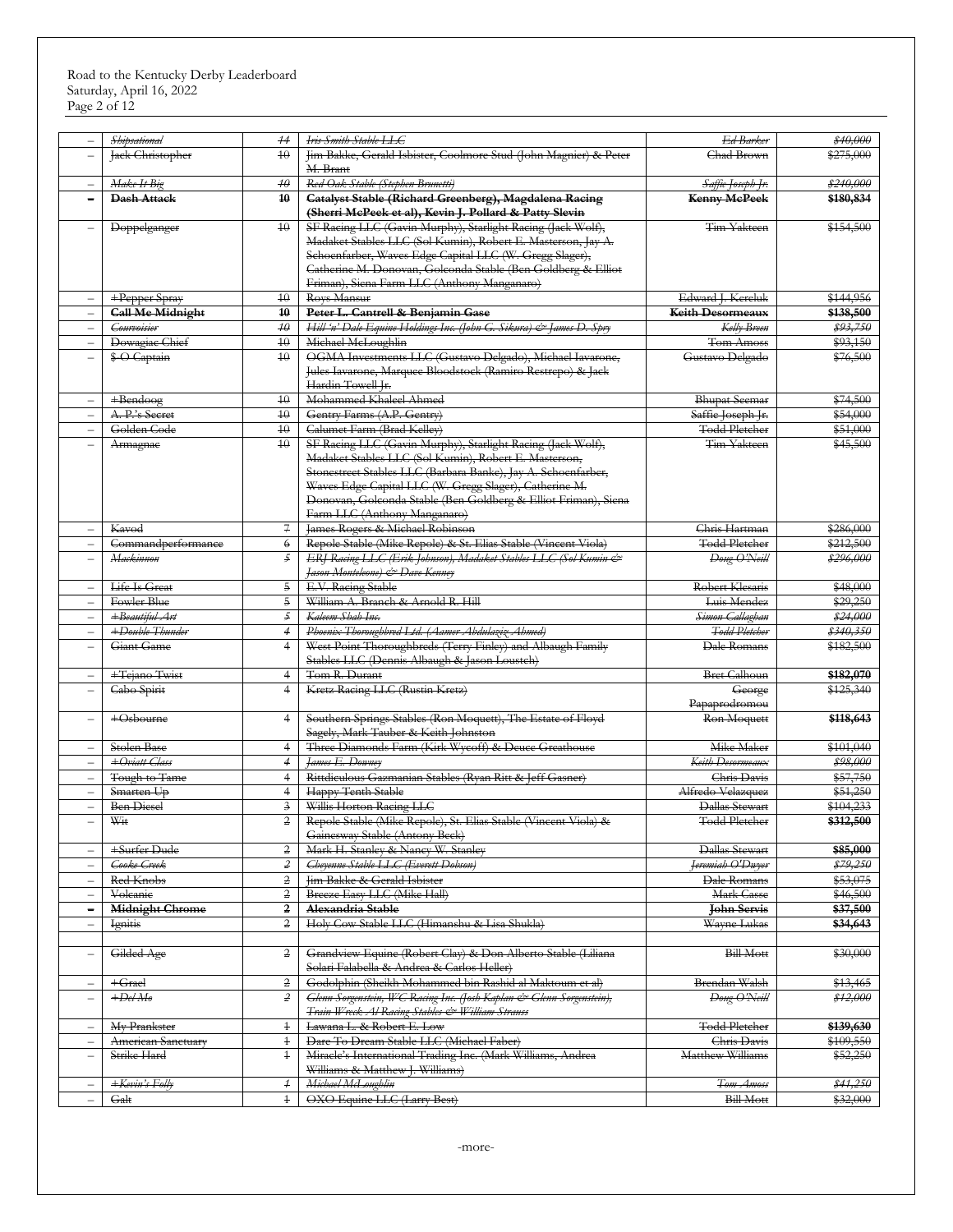Road to the Kentucky Derby Leaderboard Saturday, April 16, 2022 Page 3 of 12

| +Durante                | Roadrunner Racing (Greg Helm) & William Strauss       | Doug O'Neill               | \$24,000          |
|-------------------------|-------------------------------------------------------|----------------------------|-------------------|
| $+Mr$ lefferson         | R. Larry Johnson                                      | Mike Trombetta             | \$17,750          |
| Bourbon Heist           | Bourbon Lane Stable (Jamie Hill & Michael J. McMahon) | <b>Ian Wilkes</b>          | \$14,438          |
| Unbridled Bomber        | Edward C. Potash, Brad Yankanich & James T. Ryerson   | <b>Im Rverson</b>          | \$14,000          |
| Trafalgar               | Columbine Stable LLC (Andrea S. Pollack)              | Al-Stall Ir.               | \$12,000          |
|                         |                                                       |                            | Career: \$129,060 |
| Sir London              | AMO Racing USA & Qatar Racing Limited                 | <del>Simon Callaghan</del> | \$12,000          |
|                         |                                                       |                            | Career: \$69,400  |
| I <del>l</del> Bellator | Edward A. DeNike & Theresa DeNike                     | <b>Jose Bautista</b>       | \$6,000           |

Bold = Update from previously published Leaderboard. … + = Not Triple Crown nominated … \$ = Paid late Triple Crown nomination … Red = Entered in Championship Series race this week … Italics = no recent published workout … Strikethrough = Sidelined, inactive or appears to be no longer under serious Kentucky Derby consideration.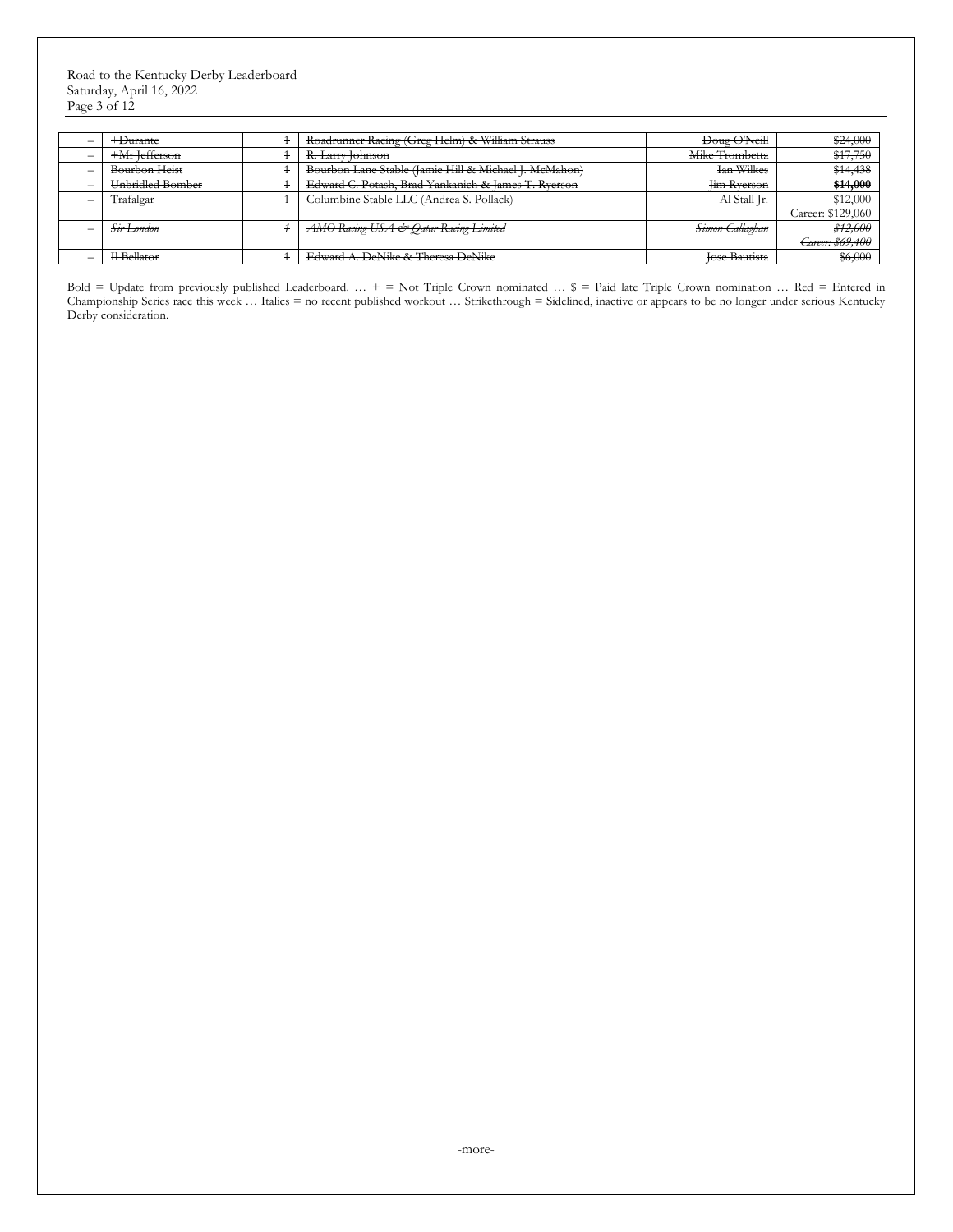# **2021-22 ROAD TO THE KENTUCKY DERBY SCHEDULE**

**37 Races**

#### **Kentucky Derby Prep Season (21 races)**

| Date     | Race                    | Racetrack           | <b>Distance</b>   | $1st$ (Points)        | $2nd$ (Points)                        | $3rd$ (Points)       | $4th$ (Points)                          |
|----------|-------------------------|---------------------|-------------------|-----------------------|---------------------------------------|----------------------|-----------------------------------------|
| Sept. 18 | Iroquois                | Churchill Downs     | $1/16$ Miles      | Major General (10)    | Tough to Tame (4)                     | Red Knobs (2)        | Bourbon Heist (1)                       |
| Oct. 1   | American Pharoah        | Santa Anita         | 1 1/16 Miles      | *Corniche (0)         | Pappacap (4)                          | Oviatt Class (2)     | *Rockefeller (0)                        |
| Oct. 2   | Champagne               | <b>Belmont Park</b> | 1 Mile            | Jack Christopher (10) | <b>Commandperformance</b><br>$^{(4)}$ | Wit $(2)$            | My Prankster (1)                        |
| Oct. 9   | Breeders' Futurity      | Keeneland           | 1 1/16 Miles      | Rattle N Roll (10)    | Double Thunder (4)                    | Classic Causeway (2) | American Sanctuary (1)                  |
| Nov. $5$ | Breeders' Cup Juvenile  | Del Mar             | $11/16$ Miles     | *Corniche (0)         | Pappacap (8)                          | Giant Game (4)       | Commandperformance<br>$\leftrightarrow$ |
| Nov. 27  | Kentucky Jockey Club    | Churchill Downs     | 1 1/16 Miles      | Smile Happy (10)      | Classic Causeway (4)                  | White Abarrio (2)    | Ben Diesel (1)                          |
| Dec. 4   | Remsen                  | Aqueduct            | 1 1/8 Miles       | Mo Donegal (10)       | Zandon(4)                             | Midnight Chrome (2)  | +Mr Jefferson (1)                       |
| Dec. 11  | Los Alamitos Futurity   | Los Alamitos        | 1 1/16 Miles      | Slow Down Andy (10)   | *Messier (0)                          | *Barossa (0)         | $+$ Durante $(1)$                       |
| Dec. 17  | Springboard Mile        | Remington Park      | 1 Mile            | Make It Big (10)      | +Osbourne (4)                         | @Concept (0)         | @Classic Moment (0)                     |
| Dec. 26  | Gun Runner              | Fair Grounds        | $11/16$ M         | Epicenter (10)        | +Tejano Twist (4)                     | +Surfer Dude (2)     | +Kevin's Folly (1)                      |
| Jan. 1   | lerome                  | Aqueduct            | 1 Mile            | Courvoisier (10)      | Smarten Up (4)                        | Cooke Creek (2)      | Unbridled Bomber (1)                    |
| Jan. 1   | Smarty Jones            | Oaklawn Park        | 1 Mile            | Dash Attack (10)      | Barber Road (4)                       | Ignitis (2)          | Kavod (1)                               |
| Jan. 1   | Sham                    | Santa Anita         | 1 Mile            | *Newgrange (0)        | *Rockefeller (0)                      | Oviatt Class (2)     | Mackinnon (1)                           |
| Jan. 22  | Lecomte                 | Fair Grounds        | $1/16$ Miles      | Call Me Midnight (10) | Epicenter (4)                         | Pappacap(2)          | Trafalgar (1)                           |
| Jan. 29  | Southwest               | Oaklawn Park        | 1 1/16 Miles      | *Newgrange (0)        | Barber Road (4)                       | Ben Diesel (2)       | Kavod (1)                               |
| Feb. 5   | Withers                 | Aqueduct            | $11/8$ Miles      | Early Voting (10)     | Un $O$ jo $(4)$                       | Gilded Age (2)       | Grantham (1)                            |
| Feb. 5   | Holy Bull               | Gulfstream Park     | $1/16$ Miles      | White Abarrio (10)    | Simplification (4)                    | Mo Donegal (2)       | Galt(4)                                 |
| Feb. 6   | Robert B. Lewis         | Santa Anita         | $1/16$ Miles      | *Messier (0)          | Cabo Spirit (4)                       | *Wharton $(0)$       | Sir London (1)                          |
| Feb. 12  | Sam F. Davis            | Tampa Bay Downs     | 1 1/16 Miles      | Classic Causeway (10) | Shipsational (4)                      | Volcanic (2)         | Strike Hard (1)                         |
| Feb. 12  | El Camino Real Derby    | Golden Gate         | $11/8$ Miles (AW) | *Blackadder (0)       | Mackinnon (4)                         | $+$ Del-Mo $(2)$     | Il Bellator (1)                         |
| March 5  | John Battaglia Memorial | Turfway Park        | $11/16$ M (AW)    | Tiz the Bomb (10)     | Stolen Base (4)                       | $+$ Grael $(2)$      | Rich Strike (1)                         |

#### **Kentucky Derby Championship Series (16 races)**

| Date     | Race                    | Racetrack         | <b>Distance</b> | $1st$ (Points)          | $2nd$ (Points)        | $3rd$ (Points)          | $4th$ (Points)        |
|----------|-------------------------|-------------------|-----------------|-------------------------|-----------------------|-------------------------|-----------------------|
| Feb. 19  | Risen Star              | Fair Grounds      | 1 1/8 Miles     | Epicenter (50)          | Smile Happy (20)      | Zandon (10)             | Pioneer of Medina (5) |
| Feb. 26  | Rebel                   | Oaklawn Park      | $1/16$ Miles    | Un $O$ jo $(50)$        | Ethereal Road (20)    | Barber Road (10)        | Kavod (5)             |
| March 5  | Gotham                  | Aqueduct          | 1 Mile          | Morello $(50)$          | Dean's List (20)      | Golden Code (10)        | Life Is Great (5)     |
| March 5  | San Felipe              | Santa Anita       | $1/16$ Miles    | Forbidden Kingdom (50)  | *Doppelganger (0)     | Happy Jack (10)         | +Beautiful Art (5)    |
| March 5  | Fountain of Youth       | Gulfstream Park   | $1/16$ Miles    | Simplification (50)     | In Due Time (20)      | \$-O Captain (10)       | Emmanuel (5)          |
| March 12 | Tampa Bay Derby         | Tampa Bay Downs   | 1/16 Miles      | Classic Causeway (50)   | Grantham (20)         | Shipsational (10)       | Golden Glider (5)     |
| March 26 | <b>UAE</b> Derby        | Meydan Racecourse | 1 3/16 Miles    | Crown Pride (JPN) (100) | \$-Summer Is          | Island Falcon (IRE)     | $+$ Bendoog $(10)$    |
|          |                         |                   |                 |                         | Tomorrow (40)         | (20)                    |                       |
| March 26 | Louisiana Derby         | Fair Grounds      | 1 3/16 Miles    | Epicenter (100)         | Zozos(40)             | Pioneer of Medina (20)  | Rattle N Roll (10)    |
| March 27 | Sunland Derby           | Sunland Park      | $11/8$ Miles    | Slow Down Andy (50)     | \$-Bye Bye Bobby (20) | +Pepper Spray (10)      | Fowler Blue (5)       |
| April 2  | <b>Jeff Ruby Steaks</b> | Turfway Park      | 11/8 Miles (AW) | Tiz the Bomb (100)      | Tawny Port (40)       | Rich Strike (20)        | Dowagiac Chief (10)   |
| April 2  | Florida Derby           | Gulfstream Park   | $11/8$ Miles    | White Abarrio (100)     | Charge It (40)        | Simplification (20)     | Pappaeap (10)         |
| April 2  | Arkansas Derby          | Oaklawn Park      | $11/8$ Miles    | Cyberknife (100)        | Barber Road (40)      | f-Secret Oath (20)      | Doppelganger (10)     |
| April 9  | Wood Memorial           | Aqueduct          | 1 1/8 Miles     | Mo Donegal (100)        | Early Voting (40)     | Skippylongstocking (20) | A.P.'s Secret (10)    |
| April 9  | <b>Blue Grass</b>       | Keeneland         | $11/8$ Miles    | Zandon (100)            | Smile Happy (40)      | Emmanuel (20)           | Golden Glider (10)    |
| April 9  | Santa Anita Derby       | Santa Anita       | $11/8$ Miles    | Taiba (100)             | Messier (40)          | Happy Jack (20)         | Armagnac (10)         |
| April 16 | Lexington               | Keeneland         | 11/16 Miles     | Tawny Port (20)         | Major General (8)     | In Due Time (4)         | Ethereal Road (2)     |

Schedule subject to change. ... (I) = Turf ... (AW) = Synthetic ... ... Race dates and distances to be announced by host track; date based on recent historical placement. … \* Did not accrue points because trainer is suspended by CDI from competing in the 2022 Kentucky Derby … @ Did not accrue points because horse raced with Lasix.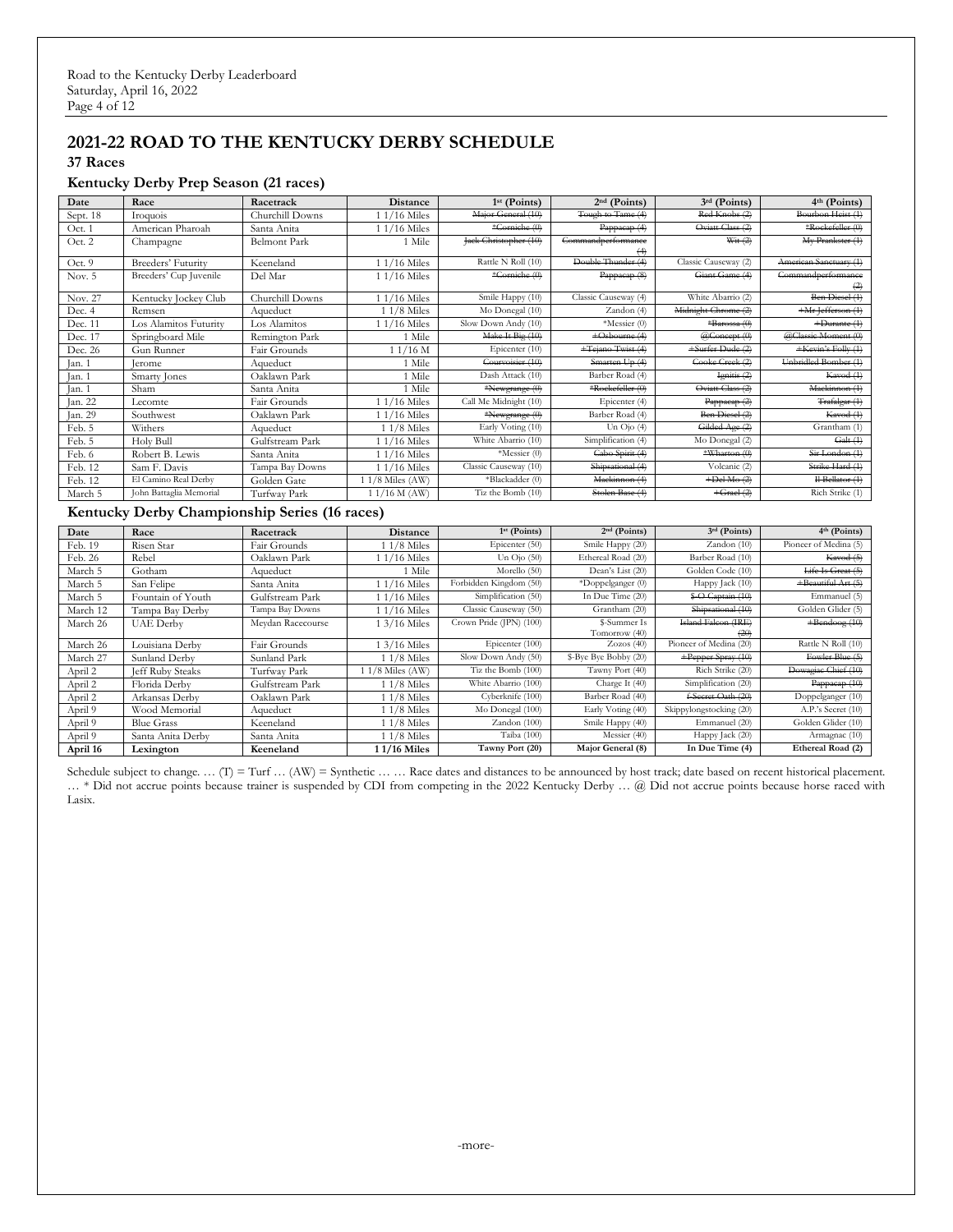# **2021-22 EUROPEAN ROAD TO THE KENTUCKY DERBY SCHEDULE**

**EUROPEAN ROAD TO THE KENTUCKY DERBY** – First staged in 2018, the "European Road to the Kentucky Derby Presented by Woodford Reserve" is a stand-alone series that is separate from America's "Road to the Kentucky Derby Presented by Woodford Reserve" series. Only one invitation to compete in the Kentucky Derby will be extended with preference given to the horses with the most points in the "European Road to the Kentucky Derby Presented by Woodford Reserve" series. No invitation will be extended beyond the Top 4 point earners but if a horse also qualifies through America's "Road to the Kentucky Derby Presented by Woodford Reserve" series, the invite will be extended to the next eligible horse. If two or more horses have the same number of points, the tiebreakers are earnings in non-restricted stakes races through April 16, 2022 followed by lifetime earnings through April 16, 2022. In the case of remaining ties, the additional starter(s) and/or also-eligible horses shall be determined by lot (aka a "shake"). Any points earned in America's "Road to the Kentucky Derby" will be credited to the horse's point total in the "European Road to the Kentucky Derby." Since 1967, there have been 49 horses who previously raced outside North America and ran in the Kentucky Derby. Venezuela's Canonero II won the 1971 Derby, while Bold Arrangement (GB), who was campaigned in Great Britain and France, finished second to Ferdinand in the 1986 renewal.

|      |                         |                |                                                              |                       | <b>Non-Restricted</b>  |
|------|-------------------------|----------------|--------------------------------------------------------------|-----------------------|------------------------|
| Rank | Horse                   | <b>Points</b>  | Owner(s)                                                     | <b>Trainer</b>        | <b>Stakes Earnings</b> |
| -    | +Dark Moon Rising       | 30             | Mrs. Angie Bailey                                            | Kevin Ryan            | $\frac{60}{20}$        |
|      | $($ fre $)$             |                |                                                              |                       |                        |
|      | +Blue Trail (Ire)       | 23             | Godolphin (Sheikh Mohammed bin Rashid al Maktoum et al)      | Charlie Appleby       | \$0                    |
| -    | +Luxembourg (Ire)       | 20             | Westerberg, Mrs. John Magnier, Michael Tabor & Derrick Smith | Aidan O'Brien         | \$233,254              |
| -    | +f-Juncture (GB)        | 20             | <b>Iuddmonte</b>                                             | Ger Lyons             | \$36,103               |
|      | +Harrow (Ire)           | 20             | Highclere Thoroughbred Racing - Wisteria                     | <b>Andrew Balding</b> | \$8,792                |
| -    | +Angel Bleu (FR)        | 40             | Mare Chan                                                    | Ralph Beckett         | \$560,918              |
| -    | +Royal Patronage (FR)   | 40             | Highelere T'Bred Racing & Woodland Walk                      | Mark Johnston         | \$155,467              |
| -    | $+Find(GB)$             | 40             | Prince A.A. Faisal                                           | John & Thady Gosden   | $\frac{1}{20}$         |
| -    | +Morning Soldier (Ire)  | 8              | Mrs. Helen Mullins                                           | <b>Thomas Mullins</b> | \$8,299                |
| -    | +Noble Truth (FR)       |                | Godolphin (Sheikh Mohammed bin Rashid al Maktoum et al)      | Charlie Appleby       | \$148,484              |
|      | +Coroebus (Ire)         |                | Godolphin (Sheikh Mohammed bin Rashid al Maktoum et al)      | Charlie Appleby       | \$75,735               |
| —    | +Sissoko (Ire)          |                | Justin Carthy                                                | Donnacha O'Brien      | \$61,621               |
| -    | +Manu Et Corde (Ire)    |                | Mrs. James S. Bolger                                         | <b>James Bolger</b>   | \$29,903               |
| -    | +f-Sister Bridget (Ire) |                | Anthony F. McLoughlin                                        | Adrian Murray         | \$4,150                |
| -    | +Bayside Boy (Ire)      | $\overline{2}$ | Teme Valley & Ballylinch Stud                                | Roger Varian          | \$220,755              |
| -    | +Ancient Rome           | 2              | Michael Tabor, Derrick Smith, Mrs. John Magnier & Westerberg | Andre Fabre           | \$166,830              |
|      | +Unconquerable (Ire)    | $\overline{2}$ | Atlantic Thoroughbreds                                       | Donnacha O'Brien      | \$45,914               |
| —    | +Tuwaiq (Ire)           | 2              | Dr. Ali Al Mutairi                                           | Ger Lyons             | \$20,665               |
| -    | +In Ecstasy (Ire)       | 2              | White Birch Farm                                             | loseph O'Brien        | \$2,075                |
|      | +Havana Goldrush        | 2              | <b>J. S. Moore &amp; B. Galloway</b>                         | Stan Moore            | \$0                    |
|      | $\langle GB\rangle$     |                |                                                              |                       |                        |
| -    | +Accakaba (IRE)         | $\ddagger$     | Wertheimer & Frere (Alain & Gerard Wertheimer)               | Christophe Ferland    | \$148,501              |
| -    | +Masekela (Ire)         | $\ddagger$     | Mick & Janice Mariscotti                                     | Andrew Balding        | \$71,588               |
|      | +Hannibal Barca (Ire)   | $\ddagger$     | S. E. Sangster                                               | Brian Meehan          | \$15,385               |
|      | +Swan Bay (Ire)         |                | Lloyd J. Williams Syndicate                                  | Joseph O'Brien        | \$4,688                |

Bold = Update from previously published Leaderboard. … + = Not Triple Crown nominated … Italics = no recent published workout … Strikethrough = Sidelined, inactive or appears to be no longer under serious Kentucky Derby consideration … \* Estimated lifetime earnings; awaiting official chart.

#### **2021-22 EUROPEAN ROAD TO THE KENTUCKY DERBY SCHEDULE 7 Races**

| Date     | Race                       | Racetrack          | Distance       | $1st$ (Points)            | $2nd$ (Points)          | $3rd$ (Points)           | 4th (Points)             |
|----------|----------------------------|--------------------|----------------|---------------------------|-------------------------|--------------------------|--------------------------|
| Sept. 25 | <b>Iuddmonte</b><br>Royal  | Newmarket (GB)     | 1 Mile (T)     | Royal Patronage (Fr) (10) | Coroebus (Ire) (4)      | Unconquerable (Ire) (2)  | Masekela (Ire) (1)       |
|          | Lodge                      |                    |                |                           |                         |                          |                          |
| Sept. 25 | Smurfit Memorial<br>Alan   | Curragh (Ire)      | 1 Mile (T)     | Luxembourg (Ire) (10)     | Manu Et Corde (Ire) (4) | Tuwaiq (Ire) (2)         | Swan Bay (Ire) (1)       |
|          | Beresford                  |                    |                |                           |                         |                          |                          |
| Oct. 3   | Prix<br>Jean-Luc<br>Oatar  | Longchamp (Fr)     | 7 Furlongs (T) | Angel Bleu (Fr) (10)      | Noble Truth (FR) (4)    | Ancient Rome (2)         | Accakaba (Ire) (1)       |
|          | Lagardère                  |                    |                |                           |                         |                          |                          |
| Oct. 23  | Futurity<br>Vertem         | Doncaster (GB)     | Mile (T        | Luxembourg (Ire) (10)     | Sissoko (Ire) (4)       | Bayside Boy (2)          | Hannibal Barca (Ire) (1) |
|          | Trophy                     |                    |                |                           |                         |                          |                          |
| March 2  | Road<br>the Kentucky<br>to | Kempton Park (GB)  | 1 Mile (AW)    | Blue Trail (Ire) (20)     | Harrow (Ire) (8)        | Find $(GB)$ $(4)$        | Havana Goldrush (GB)     |
|          | Derby Condition Stakes     |                    |                |                           |                         |                          |                          |
| March 4  | Patton (Listed)            | Dundalk (Ire)      | 1 Mile (AW)    | Juncture $(GB)$ $(20)$    | Morning Soldier (Ire)   | Sister Bridget (Ire) (4) | In Ecstasy (Ire) $(2)$   |
|          |                            |                    |                |                           |                         |                          |                          |
| March 31 | Condition<br>Cardinal      | City<br>Chelmsford | 1 Mile (AW)    | Dark Moon Rising (IRE)    | Harrow (IRE) (12)       | Find $(GB)$ $(6)$        | Blue Trail (IRE) (3)     |
|          | <b>Stakes</b>              | (GB)               |                | (30)                      |                         |                          |                          |

Schedule subject to change. ...  $(T) = Turf ... (AW) = Synthetic$ .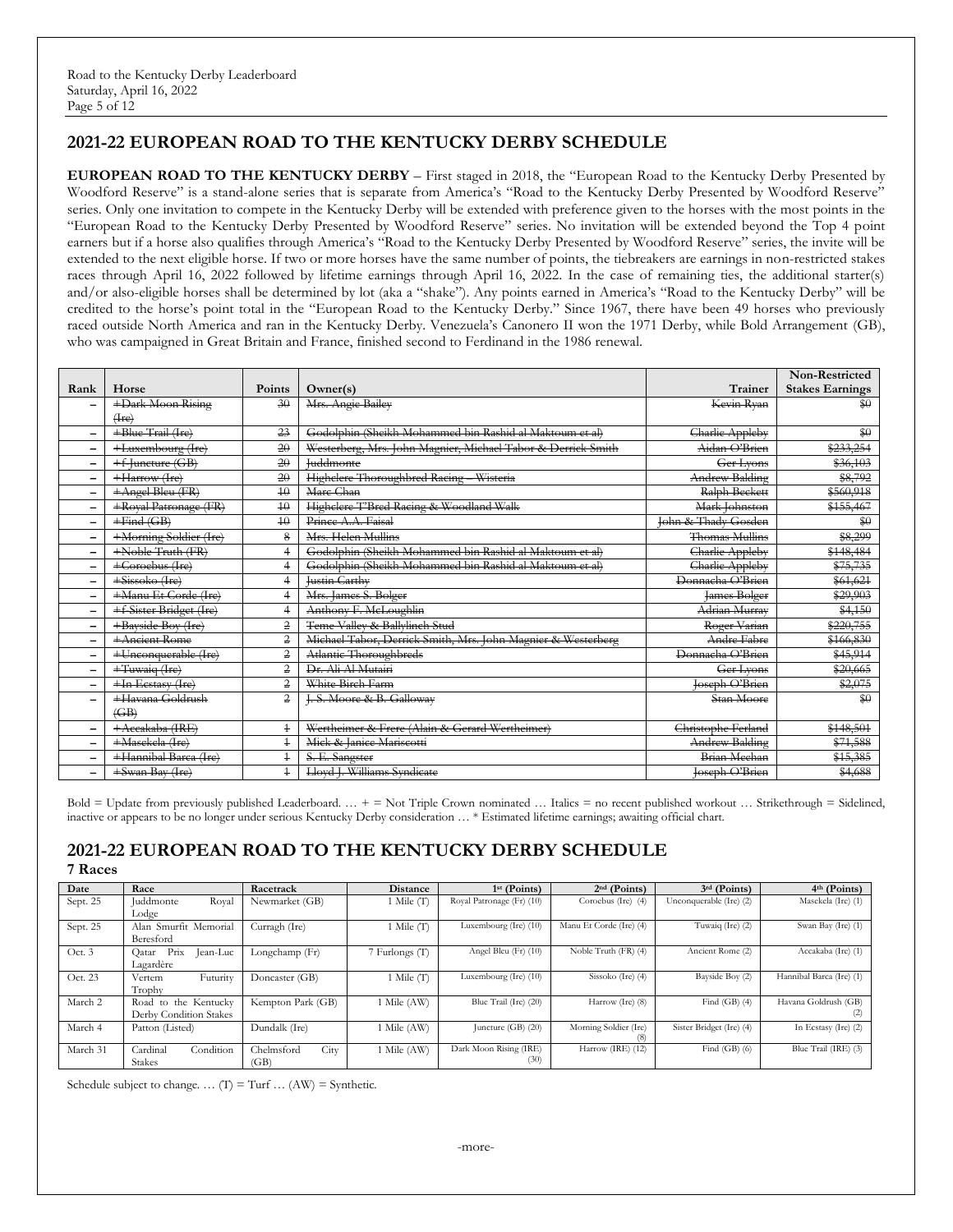# **2021-22 JAPAN ROAD TO THE KENTUCKY DERBY SCHEDULE**

**JAPAN ROAD TO THE KENTUCKY DERBY** – First staged in 2017, the "Japan Road to the Kentucky Derby Presented by Woodford Reserve" is a stand-alone series that is separate from America's "Road to the Kentucky Derby Presented by Woodford Reserve" series. Only one invitation to compete in the Kentucky Derby will be extended with preference given to the horses with the most points in the "Japan Road to the Kentucky Derby Presented by Woodford Reserve" series. If a horse also qualifies through America's "Road to the Kentucky Derby Presented by Woodford Reserve" series, an additional invite could be extended. If two or more horses have the same number of points, the tiebreaker is lifetime earnings through April 16, 2022. In the case of remaining ties, the additional starter(s) and/or also-eligible horses shall be determined by lot (aka a "shake"). Any points earned in America's "Road to the Kentucky Derby" will be credited to the horse's point total in the "Japan Road to the Kentucky Derby." Three horses based in Japan have run in the Kentucky Derby: Ski Captain (14th, 1995), Lani (9th, 2016) and Master Fencer (JPN) (6<sup>th</sup>, 2019).

|               |                      |                         |                                 |                   | Lifetime  |
|---------------|----------------------|-------------------------|---------------------------------|-------------------|-----------|
| Rank          | Horse                | Points                  | Owner(s)                        | <b>Trainer</b>    | Earnings  |
|               | +f-Delicada (IPN)    | 40                      | Teruva Yoshida                  | Naohiro Yoshida   | \$273,623 |
| $\equiv$      | +Combustion (IPN)    | 38                      | Godolphin                       | Keizo Ito         | \$557,666 |
| -             | +Dry Stout (IPN)     | 20                      | YGG Horse Club Co. Ltd.         | Mitsunori Makiura | \$524,096 |
| -             | $+$ Notturno (IPN)   | $\overline{16}$         | Kaneko Makoto Holdings Co. Ltd. | Hidetaka Otonashi | \$179,305 |
| ÷             | Geraldo Barows (IPN) | $+4$                    | Hirotsugu Inokuma               | Rvo Tereshima     | \$191,039 |
| 2.            | Consigliere (IPN)    | 40                      | Kazumi Yoshida                  | Yukio Inagaki     | \$357,738 |
| -             | $+Peisha$ Es (IPN)   | 8                       | Naoto Kitaio                    | Kazuo Konishi     | \$98,484  |
|               | +f-Sea Vixen         | €                       | Yuji Hasegawa                   | Kazuo Fuiisawa    | \$150,509 |
| -             | $+$ Praelude (IPN)   |                         | U Carrot Farm                   | Terunobu Fujita   | \$174,915 |
| -             | $+$ Odilon (IPN)     | 4                       | Yuki Hashimoto                  | Tamio Hamada      | \$170,109 |
| $\frac{3}{2}$ | Café Karma (IPN)     |                         | Koichi Nishikawa                | Masaaki Koga      | \$150,470 |
|               | El Paso (IPN)        | $\overline{\mathbf{3}}$ | Isonami Isamu F Co. Ltd.        | Rvo Takei         | \$102,450 |
| ÷.            | Sekifu (JPN)         | $\overline{2}$          | Akira Nakatsuji                 | Koshiro Take      | \$755,881 |
| -             | +World Connector     | $\overline{1}$          | Mataichiro Yamamoto             | Kazuo Fujisawa    | \$86,152  |

Bold = Update from previously published Leaderboard.  $\ldots$  + = Not Triple Crown nominated; can become eligible with \$6,000 payment due March 28  $\ldots$  f = filly  $\ldots$ Italics = no recent published workout … Strikethrough = Sidelined, inactive or appears to be no longer under serious Kentucky Derby consideration … \* Estimated lifetime earnings; awaiting official chart.

#### **4 Races**

| Date     | Race       |       | Racetrack        | <b>Distance</b> | $1st$ (Points)           | $2nd$ (Points)        | $3rd$ (Points)       | $4th$ (Points)      |
|----------|------------|-------|------------------|-----------------|--------------------------|-----------------------|----------------------|---------------------|
| Nov. 27  | Cattleva   |       | Tokyo Racecourse | 1 Mile          | Consigliere (JPN) (10)   | Café Karma (JPN) (4)  | Geraldo Barows (JPN) | World Connector (1) |
|          |            |       |                  |                 |                          |                       |                      |                     |
| Dec. 15  | Zen-Nippon | Nisai | Kawasaki         | Mile            | $Dry$ Stout (JPN) $(20)$ | Combustion (JPN) (8)  | Praelude (JPN) (4)   | Sekifu (JPN) (2)    |
|          | Yushun     |       | Racecourse       |                 |                          |                       |                      |                     |
| Feb. 20  | Hyacinth   |       | Tokyo Racecourse | ! Mile          | Combustion (JPN) (30)    | Geraldo Barrows (JPN) | Sea Vixen (6)        | El Paso $(IPN)$ (3) |
|          |            |       |                  |                 |                          | '12)                  |                      |                     |
| March 26 | Fukuryu    |       | Nakayama         | 1 1/8 Miles     | f-Delicada (JPN) (40)    | Notturno (JPN) (16)   | Peisha Es (JPN) (8)  | Odilon $(IPN)$ (4)  |
|          |            |       | Racecourse       |                 |                          |                       |                      |                     |

Schedule subject to change.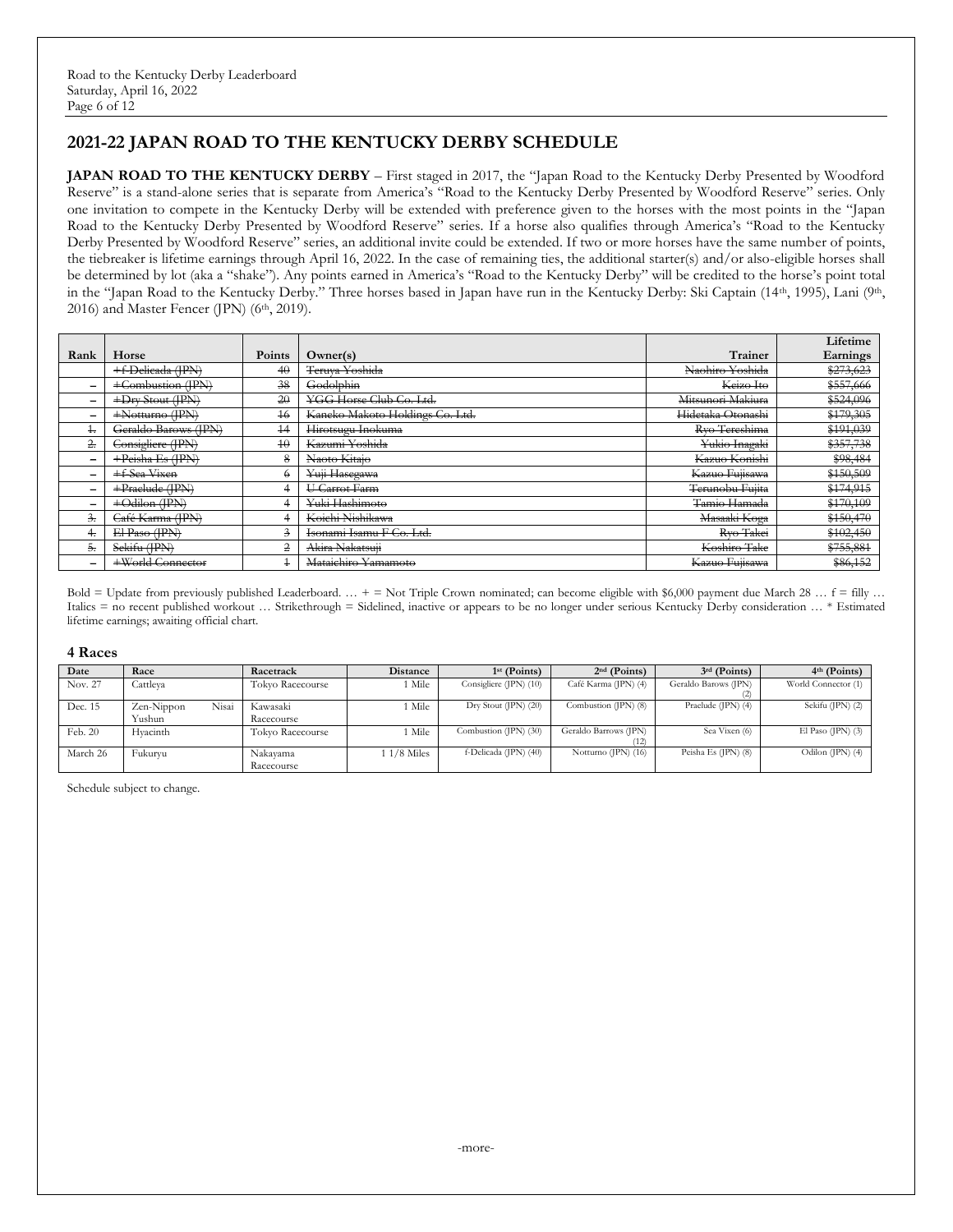### **2021-22 ROAD TO THE KENTUCKY OAKS SCHEDULE**

**HOW TO GET INTO THE KENTUCKY OAKS STARTING GATE** – The Road to the Kentucky Oaks is a series that awards points to the Top 4 finishers in each race. The Top 14 point earners nominated to the Longines Kentucky Oaks will earn a spot in the starting gate for the 148th running of the Longines Kentucky Oaks (Grade I), which is scheduled for Friday, May 6, 2022. The 1 1/8-mile Oaks is the nation's premier race for 3-year-old fillies. At least 14 horses have entered the in six of the last seven years (a rescheduled September 2020 in the lone exception).

|                          |                          |                 |                                                                       |                       | Non-Restricted         |
|--------------------------|--------------------------|-----------------|-----------------------------------------------------------------------|-----------------------|------------------------|
| Rank                     | Horse                    | Points          | Owner(s)                                                              | Trainer               | <b>Stakes Earnings</b> |
| 1.                       | Kathleen O.              | 150             | Winngate Stables LLC (Patrick Kearney)                                | Shug McGaughey        | \$335,730              |
| 2.                       | Echo Zulu                | 130             | L and N Racing LLC (Lee Levinson, Andy Levinson, Michael              | Steve Asmussen        | \$1,665,000            |
|                          |                          |                 | Levinson & Don Nelson) & Winchell Thoroughbreds LLC (Ron              |                       |                        |
|                          |                          |                 | Winchell)                                                             |                       |                        |
| 3.                       | Nest                     | 120             | Repole Stable (Mike Repole), Eclipse Thoroughbred Partners (Aron      | Todd Pletcher         | \$573,550              |
|                          |                          |                 | Wellman) & Michael House                                              |                       |                        |
| 4.                       | Yuugiri                  | 114             | Tsunebumi & Sekie Yoshihara                                           | Rodolphe Brisset      | \$508,050              |
| 5.                       | Desert Dawn              | 108             | H and E Ranch Inc. (Elena and Hollis Crim)                            | Phil D'Amato          | \$328,000              |
| 6.                       | Nostalgic                | 101             | Godolphin (Sheikh Mohammed bin Rashid al Maktoum et al)               | <b>Bill Mott</b>      | \$590,500              |
| 7.                       | Venti Valentine          | 94              | NY Final Furlong Racing Stable & Parkland Thoroughbreds               | Jorge Abreu           | \$100,000              |
| 8.                       | Secret Oath              | 80              | Briland Farm (Robert & Stacy Mitchell)                                | Wayne Lukas           | \$436,707              |
| 9.                       | Goddess of Fire          | 62              | Red Oak Stable (John Brunetti)                                        | Todd Pletcher         | \$154,375              |
| 10.                      | Turnerloose              | 60              | Ike & Dawn Thrash                                                     | <b>Brad Cox</b>       | \$516,700              |
| 11.                      | <b>Hidden</b> Connection | 57              | Hidden Brook Farm (James D. Hall) & Black Type Thoroughbreds          | <b>Bret Calhoun</b>   | \$369,525              |
|                          |                          |                 | (Jake Ballis)                                                         |                       |                        |
| 12.                      | Cocktail Moments         | 52              | Dixiana Farms LLC (William Shively)                                   | Kenny McPeek          | \$144,700              |
|                          |                          | 51              |                                                                       |                       |                        |
| 13.                      | Candy Raid               |                 | Don't Tell My Wife Stables (Kirk Godby) & J. Keith Desormeaux         | Keith Desormeaux      | \$154,320              |
| $\overline{\phantom{0}}$ | +Cleopatras Charge       | 50              | Samuel F. Henderson                                                   | <b>Gary Cross</b>     | \$182,250              |
| 14.                      | Shahama                  | 50              | <b>KHK</b> Racing                                                     | Todd Pletcher         | \$180,000              |
| 15.                      | Shotgun Hottie           | 41              | Omar Aldabbagh & Jeff Ganje                                           | <b>Bill Morey</b>     | \$89,000               |
|                          | \$-Adare Manor           | 40              | Michael Lund Petersen                                                 | Tim Yakteen           | \$200,000              |
| 16.                      | Ain't Easy               | 40              | Old Bones Racing Stable LLC, Michael V. Lombardi & Joey Platts        | Phil D'Amato          | \$180,000              |
| $\overline{\phantom{m}}$ | \$-Beguine               | 40              | Charles T. Matses                                                     | Dan Peitz             | \$120,000              |
| 17.                      | <b>Bubble Rock</b>       | 30              | Shortleaf Stable Inc. (John Ed Anthony)                               | <b>Brad Cox</b>       | \$237,480              |
| 18.                      | Classy Edition           | 30              | Lawana L. & Robert E. Low                                             | Todd Pletcher         | \$54,200               |
| 19.                      | Awake At Midnyte         | 24              | Reddam Racing LLC (J. Paul Reddam)                                    | Doug O'Neill          | \$118,875              |
|                          | <b>Magic Circle</b>      | 23              | J.W. Singer LLC (Jose Singer)                                         | <b>Steve Asmussen</b> | \$143,000              |
| 20.                      | Interstatedaydream       | 20              | Flurry Racing Stables LLC (Staton Flurry)                             | Brad Cox              | \$88,125               |
| $\overline{\phantom{0}}$ | +Ali Alley               | $\overline{20}$ | <b>Judge Lanier Racing LLC</b>                                        | <b>Nancy Summers</b>  | \$71,700               |
| $\overline{\phantom{m}}$ | Ice Orchid               | 20              | Shortleaf Stable Inc. (John Ed Anthony)                               | John Ortiz            | \$60,000               |
| 21.                      | Favor                    | 20              | Stonestreet Stables LLC (Barbara Banke)                               | Todd Pletcher         | \$40,000               |
| $\equiv$                 | +Arabian Gazelles        | $\overline{20}$ | Mrs. Fitriani Hav                                                     | <b>Bhupat Seemar</b>  | \$30,000               |
| $\overline{\phantom{a}}$ | +Running Legacy          | 20              | Edward A. Seltzer                                                     | Saffie Joseph Jr.     | \$24,750               |
| 22.                      | Juju's Map               | 18              | Albaugh Family Stables LLC (Dennis Albaugh & Jason Loustch)           | Brad Cox              | \$580,000              |
| $\overline{\phantom{m}}$ | +Tap Dancing Lady        | $47\,$          | Lou Dunn Dickemper Trust (Lou Dunn Dickemper)                         | Ronald Kahles         | \$47,600               |
|                          | North County             | 15              | Rebecca Hillen, Stonecrest Farm (Dr. Bryan Reed) & Bruno De           | Brendan Walsh         | \$74,800               |
|                          |                          |                 | <b>Tulio</b>                                                          |                       |                        |
| $\equiv$                 | $+$ Catiche              | $+5$            | Augustin Stable (George Strawbridge Jr.)                              | Jonathan Thomas       | \$34,500               |
| $\overline{\phantom{0}}$ | Radio Days               | $+3$            | Allen Stable Inc. (Joe Allen)                                         | Shug McGaughey HH     | \$112,600              |
| $\overline{\phantom{0}}$ | Matareya                 | 40              | Godolphin (Sheikh Mohammed bin Rashid al Maktoum et al)               | <b>Brad Cox</b>       | \$287,867              |
| $\overline{\phantom{m}}$ | Dream Lith               | 40              | Cypress Creek Equine (Kevin Moody) & Arnold Bennewith                 | Robertino Diodoro     | \$279,455              |
|                          | +Under the Stars         | $4\theta$       |                                                                       | Tim Yakteen           | \$176,000              |
| $\overline{\phantom{0}}$ |                          |                 | Mrs. John Magnier, Michael B. Tabor & Derrick Smith                   |                       | \$112,260              |
| $\overline{\phantom{0}}$ | Girl With a Dream        | $4\theta$       | Jim Bakke & Gerald Isbister                                           | <b>Brad</b> Cox       |                        |
| $\overline{\phantom{0}}$ | La Crete                 | $4\theta$       | Stonestreet Stable LLC (Barbara Banke)                                | Steve Asmussen        | \$90,000               |
|                          | Manorelli                | $4\theta$       | William A. Branch                                                     | Luis Mendez           | \$45,000               |
|                          |                          |                 |                                                                       |                       | Career: \$92,340       |
|                          | $+$ Minwah               | 40              | Ahmad Bintooq Al Marri                                                | Doug Watson           | \$45,000               |
|                          |                          |                 |                                                                       |                       | Career: \$65,153       |
| $\qquad \qquad$          | +I Feel the Need         | 40              | Denny East, Jerry White, Mark Young & Michael Post                    | <b>Burl McBride</b>   | \$30,000               |
| $\overline{\phantom{0}}$ | +Amani's Image           | $4\theta$       | Sumaya U.S. Stables (Oussama Aboughazale)                             | Fausto Gutierrez      | \$12,375               |
| $\qquad \qquad -$        | Fannie and Freddie       | 8               | Columbine Stable LLC (Andrea S. Pollack)                              | Al-Stall Jr.          | \$50,000               |
| Ē,                       | Sweet Dani Girl          | $\mathfrak s$   | J & J Stables LLC & Nicholas Vaccarezza                               | Carlo Vaccarezza      | \$114,500              |
|                          | +Mama Rina               | $\mathfrak{F}$  | Harold Lerner LLC, AWC Stables (Wayne Cutler), Scott K. Akman,        | Kenny McPeek          | \$97,750               |
|                          |                          |                 | Nehoc Stables (Dale Cohen), Paul Braverman & Magdalena Racing (Sherri |                       |                        |
|                          |                          |                 | McPeek et al)                                                         |                       |                        |
|                          | +Tyler's Dream           | 5               | Greg Green, M.C.M Stables LLC, Corie O'Connor & Michael Fuhs          | <b>Greg Green</b>     | \$38,000               |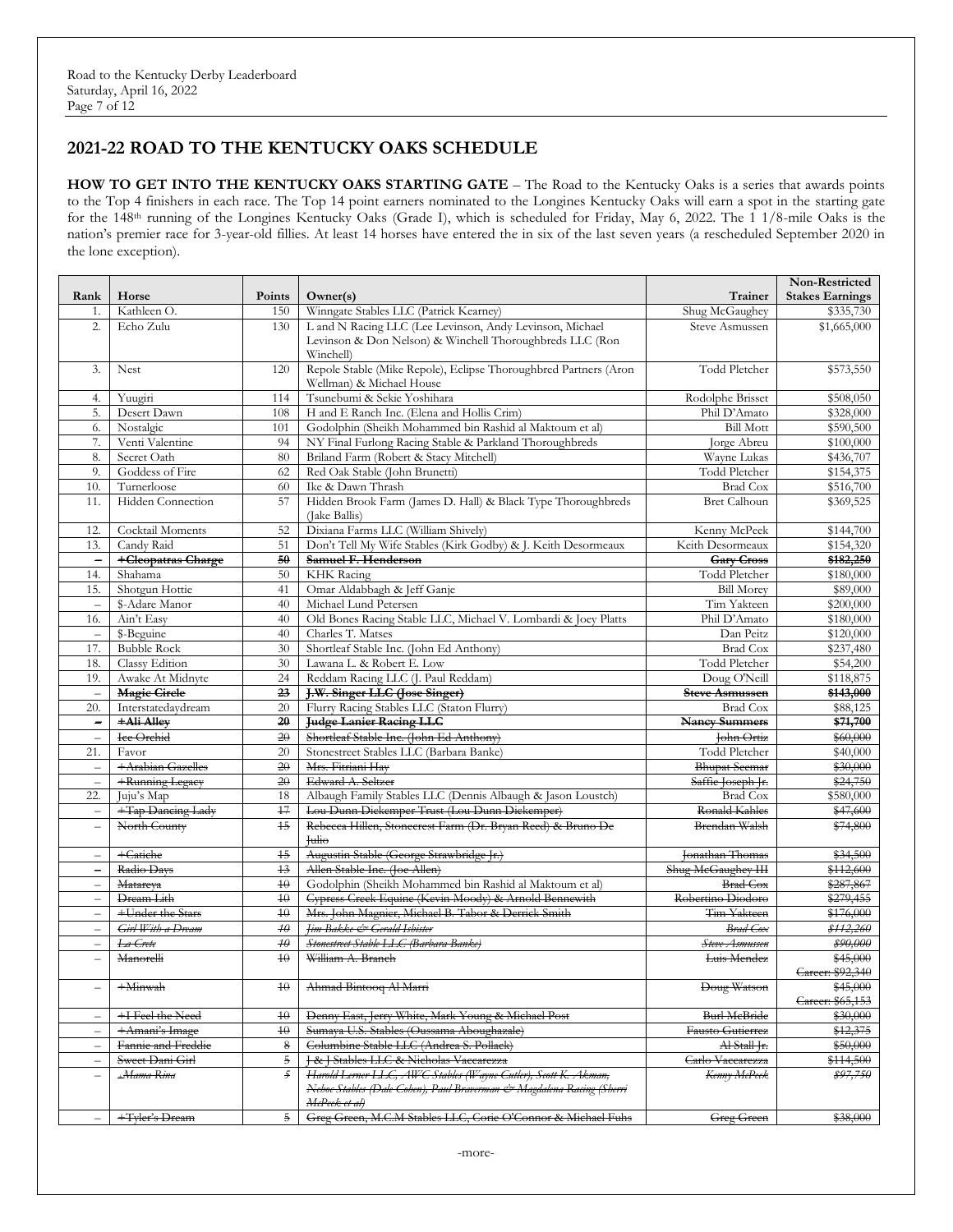#### Road to the Kentucky Derby Leaderboard Saturday, April 16, 2022 Page 8 of 12

| $\overline{\phantom{0}}$ | Free Like a Girl          | 5              | Gerald Bruno Jr., Carl J. Decille, Chasey Deville Pomier & Jerry Caroom                                                                                                | <b>Carl Deville</b>   | \$15,000                      |
|--------------------------|---------------------------|----------------|------------------------------------------------------------------------------------------------------------------------------------------------------------------------|-----------------------|-------------------------------|
| $\equiv$                 | $+$ Remas                 | $\overline{5}$ | Sheikh Hamdan Bin Mohammed Al Maktoum                                                                                                                                  | Salem Bin Ghadaver    | \$7,500                       |
|                          | Marissa's Lady            | $\overline{4}$ | Boone Family Trust (Ron Boone) & Tillema Family Trust (Pamela<br>Tillema)                                                                                              | <b>Bill Morey</b>     | \$327,756                     |
| $\equiv$                 | Cairo Memories            | $\overline{4}$ | David A. Bernsen LLC & Schroeder Farms LLC                                                                                                                             | Bob Hess Jr.          | \$250,500                     |
| $\overline{\phantom{0}}$ | +Tarabi                   | $\overline{4}$ | LBD Stable LLC, Manganaro Bloodstock & David Ingordo                                                                                                                   | Cherie DeVaux         | \$240,000                     |
| $\overline{\phantom{0}}$ | Gerrymander               | $\overline{4}$ | Klaravich Stables Inc. (Seth Klarman)                                                                                                                                  | Chad Brown            | \$162,500                     |
| $\overline{\phantom{0}}$ | Optionality               | $\overline{4}$ | Winchell Thoroughbreds LLC (Ron & Joan Winchell)                                                                                                                       | <b>Steve Asmussen</b> | \$145,000                     |
|                          | Morning Matcha            | $\overline{4}$ | LC Racing (Glenn Bennett), Cash is King LLC (Charles J. Zacney et<br>al ) & Gary Barber                                                                                | "Butch" Reid Jr.      | \$83,750                      |
| $\overline{\phantom{m}}$ | +Alittleloveandluck       | $\overline{4}$ | Michael Dini                                                                                                                                                           | Michael Dini          | \$80,760                      |
| $\equiv$                 | <b>Distinctlypossible</b> | $\overline{4}$ | Bradley Thoroughbreds (Peter R. Bradley III), Gary Finder, Belmar<br>Racing and Breeding LLC (Vito Cucci), Tim Cambron, Anna<br>Cambron & Team Hanley (Jay Hanley)     | Chad Brown            | \$80,000                      |
| $\overline{\phantom{a}}$ | +Electric Ride            | $\overline{4}$ | Talla Racing LLC (Michael Talla)                                                                                                                                       | John Sadler           | \$40,000<br>Career: \$82,000  |
| $\overline{\phantom{0}}$ | Queen of Thorns           | $\overline{4}$ | Exline-Border Racing LLC, Richard Hausman, Willam Dan<br>Hudock, Aaron Kennedy & Susanna Wilson                                                                        | Peter Eurton          | \$40,000<br>Career: \$80,200  |
|                          | Sandstone                 | 2              | Susan Moulton                                                                                                                                                          | Kenny McPeek          | \$168,670                     |
| 23.                      | Sequist                   | $\overline{2}$ | West Point Thoroughbreds (Terry Finley), Lori Gervais, Charles R.<br>Pigg, Tom Andres, Dallas Stewart & Karen Kraft                                                    | Dallas Stewart        | \$126,000                     |
|                          | +Last Leaf                | $\overline{2}$ | Monarch Stables Inc. (Frank Bertolino)                                                                                                                                 | Ronald Spatz          | \$112,065                     |
| $\overline{\phantom{0}}$ | $+Tomito's$               | $\overline{2}$ | Anderson Farms, ERJ Racing LLC (Erik Johnson), Reddam Racing LLC<br>(J. Paul Reddam), John D. Fielding & Ryan Lloyd                                                    | Doug O'Neill          | \$56,000                      |
|                          | A-Mo-Reay                 | $\overline{2}$ | My Racehorse Stable (Michael Behrens) & Spendthrift Farm LLC<br>(Eric P. Gustavson)                                                                                    | <b>Todd Pletcher</b>  | \$48,000                      |
| $\equiv$                 | +Reagan's Decision        | $\overline{2}$ | <b>Lael Stables</b>                                                                                                                                                    | Cherie DeVaux         | \$39,000                      |
| $\overline{\phantom{m}}$ | Miss Mattie B             | 2              | Westlake Racing Stable (Louis & Dianne Masry)                                                                                                                          | Bob Hess Jr.          | \$37,500                      |
| $\equiv$                 | Como Square               | $\overline{2}$ | Shortleaf Stable Inc. (John Ed Anthony)                                                                                                                                | <b>Brad Cox</b>       | \$24,500<br>Career: \$104,900 |
|                          | Miss Everything           | $\mathcal{Z}$  | Don't Tell My Wife Stables (Kirk Godbey) & Keith J. Desormeaux                                                                                                         | Keith Desormeaux      | \$24,500<br>Career: \$44,160  |
|                          | Bernabreezy               | $\overline{2}$ | Nelson McMakin & Aaron Kennedy                                                                                                                                         | Matt Shirer           | \$19,000                      |
|                          | Reigning Chick            | $\overline{2}$ | Noda Brothers LLC, WLIR Racing Stables & Final Turn Racing<br>Stable LLC                                                                                               | Orlando Noda          | \$12,000                      |
| $\qquad \qquad -$        | +Blamethechampagne        | $\overline{2}$ | Six Column Stables LLC (Brad Stephens), Randall L. Bloch, Jim<br>Gladden, Riverview Raeing, et al.<br>Diamond 100 Raeing Club LLC (Kin Hui), Amy E. Dunne & Patrick L. | <b>Ian Wilkes</b>     | \$10,000                      |
| $\overline{\phantom{0}}$ | Diamond Wow               | $\overline{1}$ | Biancone LLC                                                                                                                                                           | Patrick Biancone      | \$91,400                      |
| $\overline{\phantom{0}}$ | +Lady Searlet             | $\ddagger$     | Paradise Farms Corp. & David Staudacher                                                                                                                                | Mike Maker            | \$74,500                      |
| $\equiv$                 | +Hypersport               | $\ddagger$     | Muddy Waters Stables LLC (Mike Waters)                                                                                                                                 | <b>Ingrid Mason</b>   | \$55,000                      |
| $\overline{\phantom{0}}$ | $+ Famed$                 | $\overline{1}$ | Godolphin (Sheikh Mohammed bin Rashid al Maktoum et al)                                                                                                                | <b>Brad</b> Cox       | \$19,513                      |
| $\frac{1}{2}$            | +Code for Success         | $\ddagger$     | William S. Farish & G. Watts Humphrey Jr.                                                                                                                              | Vicki Oliver          | \$18,188                      |
| $\overline{\phantom{0}}$ | +Gracelund Gray           | $\ddagger$     | John Gravenslund & Kelley Gravenslund                                                                                                                                  | Howard Zucker         | \$15,420                      |
| $\equiv$                 | $+Big$ Switch             | $\overline{1}$ | George Krikorian                                                                                                                                                       | <b>John Sadler</b>    | \$12,000                      |
| $\overline{\phantom{m}}$ | +Ha' Penny                | $\ddagger$     | D. J. Stable LLC (Leonard Green)                                                                                                                                       | <b>Joe Orseno</b>     | \$7,500                       |
| $\equiv$                 | <b>Bhoma</b>              | $\overline{f}$ | <b>Susan Moulton</b>                                                                                                                                                   | Kenny McPeek          | \$6,600                       |
| $\equiv$                 | $+$ Rosebug               | $\ddagger$     | Mike G. Rutherford                                                                                                                                                     | <b>Bill Mott</b>      | \$6,000                       |

Bold = Update from previously published Leaderboard. … Red = Entered in Championship Series race this week … Italics = no recent published workout … Strikethrough = Sidelined, inactive or appears to be no longer under serious Kentucky Oaks consideration.  $\ldots$  + = Not Kentucky Oaks nominated; can become eligible with \$1,500 late payment due April 16 or \$25,000 supplement at the time of entry.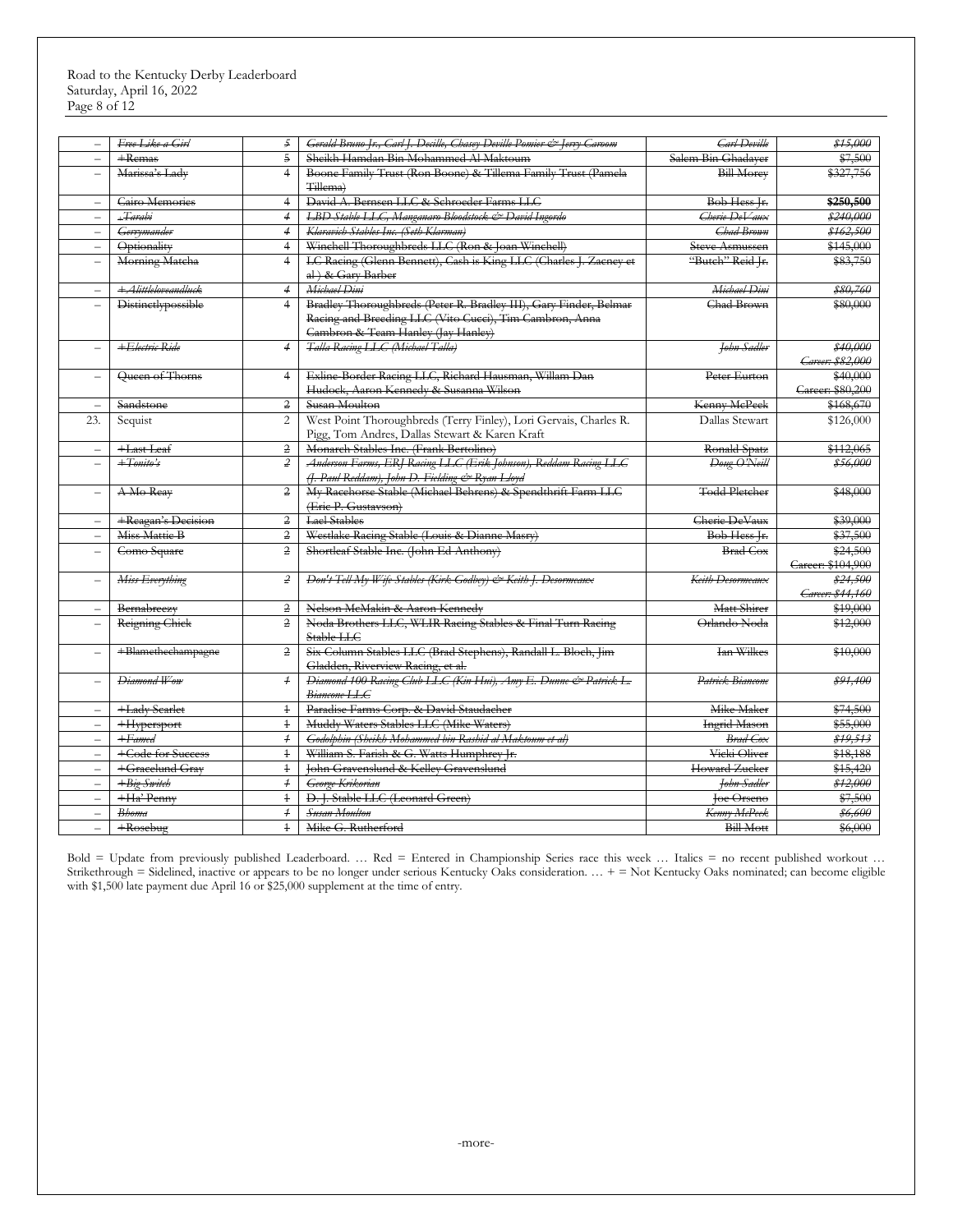#### **32 Races**

#### **Kentucky Oaks Prep Season (17 races)**

| Date     | Race                       | Racetrack           | Distance        | 1 <sup>st</sup>        | 2nd                     | 3rd                       | 4 <sup>th</sup>       |
|----------|----------------------------|---------------------|-----------------|------------------------|-------------------------|---------------------------|-----------------------|
| Sept. 18 | Pocahontas                 | Churchill Downs     | $1/16$ Miles    | Hidden Connection (10) | +Mama Rina (4)          | Goddess of Fire (2)       | +Gode for Success (1) |
| Oct. 1   | Chandelier                 | Santa Anita         | $1/16$ Miles    | Ain't Easy (10)        | +Electric Ride (4)      | Desert Dawn (2)           | *Censorship (0)       |
| Oct. 3   | Frizette                   | <b>Belmont Park</b> | ! Mile          | Echo Zulu (10)         | Gerrymander (4)         | A Mo Reav (2)             | Magic Circle (1)      |
| Oct. 8   | Alcibiades                 | Keeneland           | $1/16$ Miles    | Juju's Map (10)        | Distinctlypossible (4)  | Sequist (2)               | +Mama Rina (1)        |
| Nov. 5   | <b>BC</b> Juvenile Fillies | Del Mar             | $1/16$ Miles    | Echo Zulu (20)         | Juju's Map (8)          | $+$ Tarabi $(4)$          | Hidden Connection (2) |
| Nov. 27  | Golden Rod                 | Churchill Downs     | $1/16$ Miles    | Dream Lith (10)        | Yuugiri (4)             | Sandstone (2)             | $+Famed(1)$           |
| Dec. 4   | Demoiselle                 | Aqueduct            | 1 1/8 Miles     | Nest $(10)$            | Venti Valentine (4)     | Magic Circle (2)          | Nostalgic (1)         |
| Dec. 4   | Starlet                    | Los Alamitos        | $1/16$ Miles    | $*Eda(0)$              | Cairo Memories (4)      | $+$ Tonito's $(2)$        | Desert Dawn (1)       |
| Dec. 26  | Untapable                  | Fair Grounds        | 1 Mile 70 Yards | North County (10)      | Fannie and Freddie (4)  | Cocktail Moments (2)      | Shotgun Hottie (1)    |
| Jan. 8   | Santa Ynez                 | Santa Anita         | 7 Furlongs      | *Under the Stars (0)   | Awake At Midnyte (4)    | Miss Mattie B (2)         | +Big Switch (1)       |
| Jan. 22  | Silverbulletday            | Fair Grounds        | 1 Mile 70 Yards | La Crete (10)          | Fannie and Freddie (4)  | Bernabreezy (2)           | +Candy Raid (1)       |
| Jan. 23  | Busanda                    | Aqueduct            | $11/8$ Miles    | Magic Circle (10)      | Morning Matcha (4)      | Reigning Chick (2)        | $+$ Rosebug $(4)$     |
| Jan. 29  | Martha Washington          | Oaklawn Park        | 1 Mile          | Secret Oath (10)       | Optionality (4)         | Como Square (2)           | +Hypersport (1)       |
| Feb. 5   | Forward Gal                | Gulfstream Park     | 7 Furlongs      | Girl With a Dream (10) | Radio Days (4)          | $+$ Last Leaf $(2)$       | Diamond Wow (1)       |
| Feb. 6   | Las Virgenes               | Santa Anita         | 1 Mile          | *Adare Manor (0)       | Queen of Thorns (4)     | Miss Everything (2)       | +Gracelund Gray (1)   |
| Feb. 12  | Suncoast                   | Tampa Bay Downs     | 1 Mile 40 Yards | Nest $(10)$            | +Alittleloveandluck (4) | +Blametheehampagne<br>(2) | $+Ha'$ Penny $(1)$    |
| March 5  | Cincinnati Trophy          | Turfway Park        | 1 Mile (AW)     | Bubble Rock (10)       | Marissa's Lady (4)      | +Tap Dancing Lady (2)     | Bhoma(1)              |

#### **Kentucky Oaks Championship Series (15 races)**

| Date     | Race                       | Racetrack         | <b>Distance</b> | 1 <sup>st</sup>         | 2nd                      | 3rd                     | 4 <sup>th</sup>       |
|----------|----------------------------|-------------------|-----------------|-------------------------|--------------------------|-------------------------|-----------------------|
| Feb. 18  | <b>UAE</b> Oaks            | Meydan Racecourse | $11/8$ Miles    | Shahama (50)            | +Arabian Gazelles (20)   | $+$ Minwah $(10)$       | $+$ Remas $(5)$       |
| Feb. 19  | Rachel Alexandra           | Fair Grounds      | $1/16$ Miles    | Turnerloose (50)        | Goddess of Fire (20)     | Awake At Midnyte (10)   | Hidden Connection (5) |
| Feb. 26  | Honeybee                   | Oaklawn Park      | $1/16$ Miles    | Secret Oath (50)        | Ice Orchid (20)          | Yuuguri (10)            | Free Like a Girl (5)  |
| March 5  | Davona Dale                | Gulfstream Park   | 1 Mile          | Kathleen O. (50)        | Classy Edition (20)      | Cocktail Moments (10)   | Sweet Dani Girl (5)   |
| March 5  | <b>Busher Invitational</b> | Aqueduct          | 1 Mile          | Venti Valentine (50)    | Shotgun Hottie (20)      | Magic Circle (10)       | Radio Days (5)        |
| March 6  | Santa Ysabel               | Santa Anita       | $1/16$ Miles    | $*Eda(0)$               | *Under the Stars (0)     | Ain't Easy (10)         | Desert Dawn (5)       |
| March 26 | Fair Grounds Oaks          | Fair Grounds      | $1/16$ Miles    | Echo Zulu (100)         | <b>Hidden Connection</b> | Favor $(20)$            | Turnerloose (10)      |
|          |                            |                   |                 |                         | (40)                     |                         |                       |
| March 27 | Sunland Park Oaks          | Sunland Park      | $1/16$ Miles    | +Cleopatras Charge (50) | $+Ali$ Alley $(20)$      | Manorelli (10)          | +Tyler's Dream (5)    |
| April 2  | Gulfstream Park Oaks       | Gulfstream Park   | 1 1/16 Miles    | Kathleen O. (100)       | Goddess of Fire (40)     | +Running Legacy (20)    | +Amani's Image (10)   |
| April 2  | <b>Bourbonette Oaks</b>    | Turfway Park      | 1 1/16 Miles    | Candy Raid (50)         | DH-+Tap Dancing          | DH-+Catiche (15)        | North County (5)      |
|          |                            |                   | (AW             |                         | Lady(15)                 |                         |                       |
| April 2  | Fantasy                    | Oaklawn Park      | $1/16$ Miles    | Yuugiri (100)           | $+$ Beguine (40)         | Bubble Rock (20)        | +I Feel the Need (10) |
| April 8  | Ashland                    | Keeneland         | $1/16$ Miles    | Nest $(100)$            | Cocktail Moments (40)    | Interstatedaydream (20) | Awake At Midnyte (10) |
| April 9  | Santa Anita Oaks           | Santa Anita       | $1/16$ Miles    | Desert Dawn (100)       | +Adare Manor (40)        | Ain't Easy (20)         | +Under the Stars (10) |
| April 9  | Gazelle                    | Aqueduct          | $11/8$ Miles    | Nostalgic (100)         | Venti Valentine (40)     | Shotgun Hottie (20)     | Classy Edition (10)   |
| April 10 | Beaumont                   | Keeneland         | 7 Furlongs      | Matareya (10)           | Radio Days (4)           | +Reagan's Decision (2)  | +Lady Scarlet (1)     |

Schedule subject to change. ... (T) = Turf ... (AW) = Synthetic ... Race dates and distances to be announced by host track; date based on recent historical placement. ... \* Did not accrue points because trainer is suspended by CDI from competing in the 2022 Kentucky Oaks.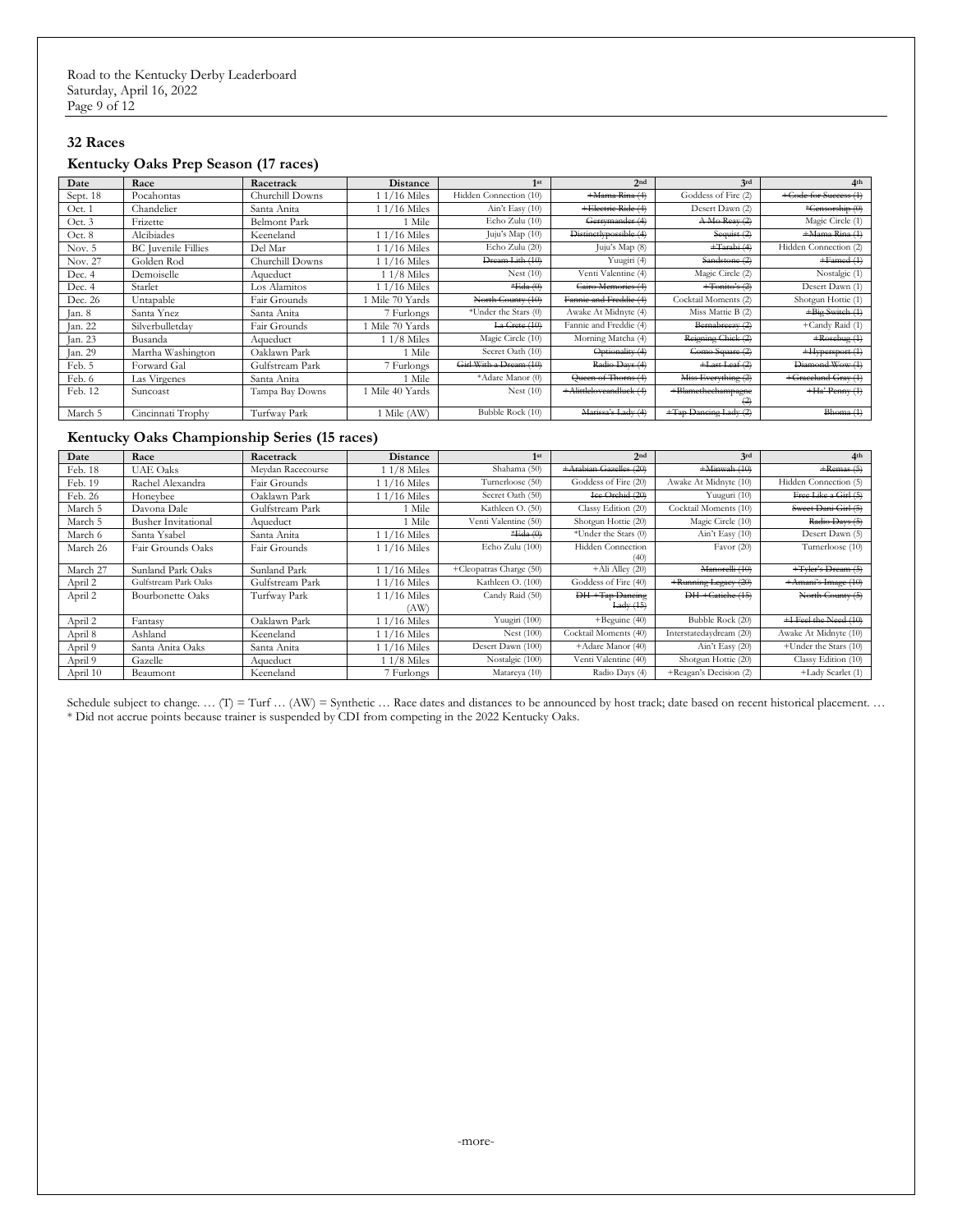# **RTKD AND RTKO RULES**

#### **TIEBREAKERS** –

- America's Road to the Kentucky Derby and Road to the Kentucky Oaks: If two or more horses have the same number of points, the tiebreaker is earnings in non-restricted stakes races. In the case of remaining ties, the additional starter(s) and/or also-eligible horses shall be determined by lifetime earnings. In the case of remaining ties, the additional starter(s) and/or also-eligible horses shall be determined by lot (aka a "shake").
- European Road to the Kentucky Derby: If two or more horses have the same number of points, the tiebreaker is earnings in nonrestricted stakes races through April 16, 2022. In the case of remaining ties, the additional starter(s) and/or also-eligible horses shall be determined by lifetime earnings through April 16, 2022. In the case of remaining ties, the additional starter(s) and/or also-eligible horses shall be determined by lot (aka a "shake"). Any points earned in America's "Road to the Kentucky Derby" will be credited to the horse's point total in the "European Road to the Kentucky Derby."
- Japan Road to the Kentucky Derby: If two or more horses have the same number of points, the tiebreaker is lifetime earnings through April 16, 2022. In the case of remaining ties, the additional starter(s) and/or also-eligible horses shall be determined by lot (aka a "shake"). Any points earned in America's "Road to the Kentucky Derby" will be credited to the horse's point total in the "Japan Road to the Kentucky Derby."

**FILLIES** – If a filly wants to run in the Kentucky Derby she can, but she'll have to earn her way into the field by accumulating points against open company just like the rest of the colts and geldings. Additionally, any points earned by a filly in the "Road to the Kentucky Derby Presented by Woodford Reserve" series against open company will be credited to her point total in the "Road to the Kentucky Oaks" series.

**DEAD-HEATS** – In the event of a dead-heat (tie) those horses will divide equally the points they would have received jointly had one beaten the other.

**SPLIT DIVISIONS** – In the event a race is split into divisions and each division awards its originally published purse money, points will be awarded as scheduled for each division. If the originally published purse is reduced for each division, points will be reduced proportionally as well.

**LASIX** – The 2021 Kentucky Derby and Kentucky Oaks marked the first year those races were run without the permitted use of Furosemide (often referred to by the brand name, Lasix). Points will only be awarded to horses who compete on race day without Lasix in Road to the Kentucky Derby and Road to the Kentucky Oaks races. Any points earned by horses with Lasix on race day will be vacated.

**MEDICATION VIOLATIONS** – If the connections of a horse have been notified by a regulatory body about a medication violation from participation in a Road to the Kentucky Derby or Road to the Kentucky Oaks race, and that violation would result in disqualification, any accrued points from the race will be revoked until the matter reaches a legal conclusion. Accrued points will be reinstated if the matter is legally overturned prior to the running of the Kentucky Derby or Kentucky Oaks.

**DERBY/OAKS TRAINER SUSPENSION** – Effective Sept. 30, 2021, points from any race in the Road to the Kentucky Derby or Kentucky Oaks will not be awarded to any horse trained by any individual who is suspended from racing in the 2022 Kentucky Derby or 2022 Kentucky Oaks or any trainer directly or indirectly employed, supervised, or advised by a suspended trainer. Should a horse trained by a suspended trainer, or any trainer directly or indirectly employed, supervised, or advised by a suspended trainer, finish in a position that would have earned points in a Road to the Kentucky Derby or Kentucky Oaks race occurring after Sept. 30, 2021, the points associated with that finish position will be vacated.

# **ADDITIONAL INFORMATION**

## **ROAD TO THE KENTUCKY DERBY LEADERBOARD HISTORY – FINAL**

**2021 FINAL LEADERBOARD** – 1. Essential Quality (140), 2. Hot Rod Charlie (110), 3. Super Stock (109), 4. Like the King (104), 5. Known Agenda (102), 6. Rock Your World (100, \$510,000), 7. Bourbonic (100, \$400,000), 8. Medina Spirit (74), 9. Midnight Bourbon (66), 10. **Mandaloun** (52), 11. Highly Motivated (50, \$271,000), 12. Helium (50, \$255,492), 13. Soup and Sandwich (40, \$161,000), 14. Dynamic One (40, \$140,000), 15. Sainthood (40, \$47,500), 16. Hidden Stash (32), 17. O Besos (25), 18. King Fury (20), 19. Keepmeinmind (18) and 20. Brooklyn Strong (10).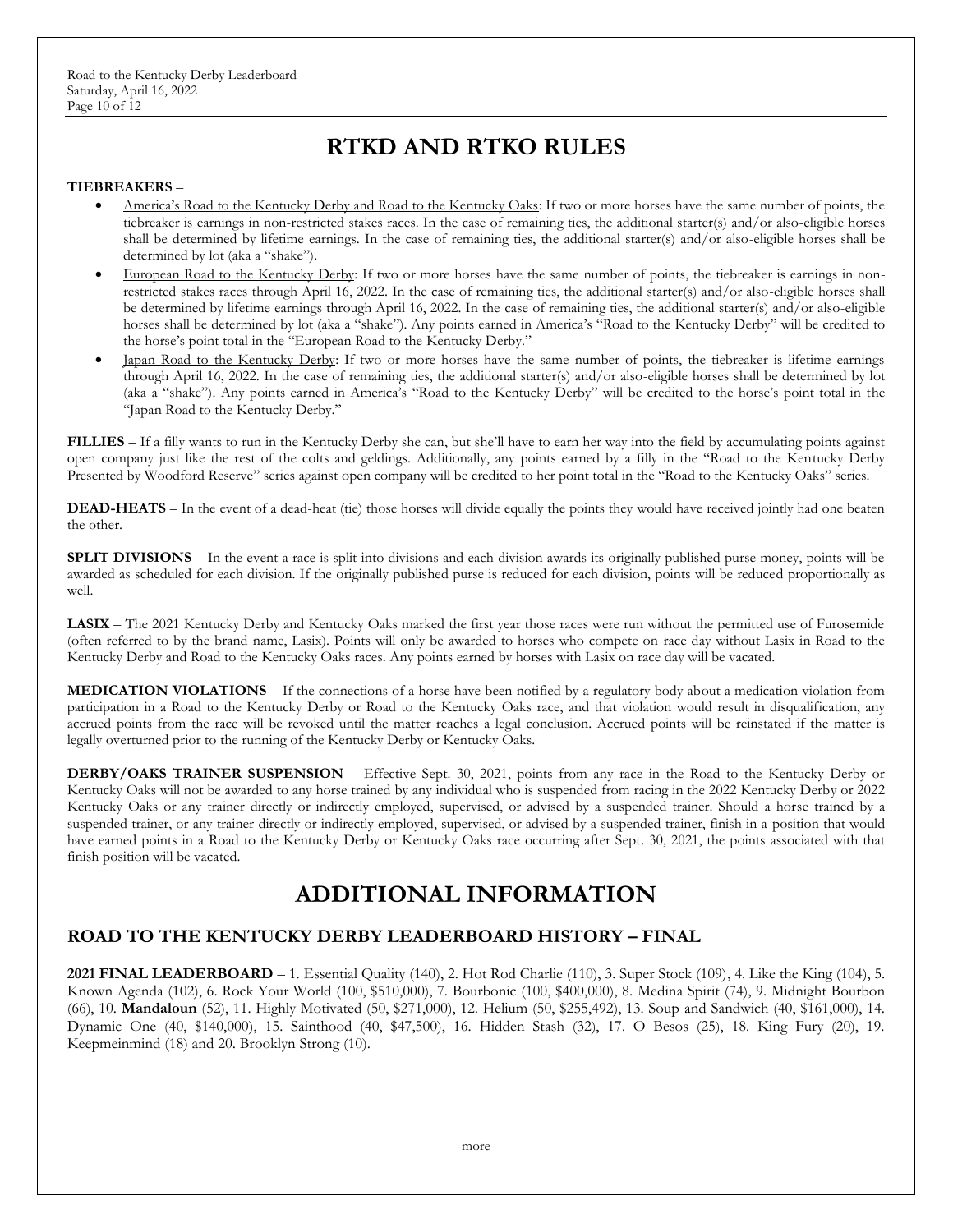**2020 FINAL LEADERBOARD** – 1. Tiz the Law (372), 2. **Authentic** (200), 3. Honor A. P. (140), 4. Ny Traffic (110), 5. King Guillermo (90), 6. Thousand Words (83), 7. Max Player (60), 8. Enforceable (43), 9. Major Fed (38), 10. Storm the Court (36), 11. Attachment Rate (35), 12. Sole Volante (30), 13. Finnick the Fierce (25), 14. Winning Impression (20), 15. South Bend (18), 16. Necker Island (14), 17. Mr. Big News (0, \$129,500) and 18. Money Moves (0, \$0, \$67,400).

**2019 FINAL LEADERBOARD** – 1. Tacitus (150), 2. Omaha Beach (137.5), 3. Vekoma (110), 4. Plus Que Parfait (104), 5. Roadster (100, \$636,000), 6. By My Standards (100, \$600,000), 7. Maximum Security (100, \$582,800), 8. Game Winner (85), 9. Code of Honor (74), 10. Haikal (70), 11. Improbable (65), 12. War of Will (60), 13. Long Range Toddy (53.5), 14. Tax (52), 15. Cutting Humor (50, \$462,467), 16. Win Win Win (50, \$220,000), 17. **Country House** (50, \$220,000), 18. Gray Magician (41), 19. Spinoff (40, \$224,000), 20. Master Fencer (JPN) (Japan Road to the Kentucky Derby Invite) and AE 21. Bodexpress (40, \$188,000).

**2018 FINAL LEADERBOARD** – 1. Magnum Moon (150), 2. Good Magic (134), 3. Audible (110, \$803,520), 4. Noble Indy (110, \$640,000), 5. Vino Rosso (107), 6. Bolt d'Oro (104), 7. Enticed (103), 8. Mendelssohn (100, \$1,947,299), 9. **Justify** (100, \$600,000), 10. Flameaway (70), 11. Solomini (54, \$716,000), 12. Bravazo (54, \$359,913), 13. My Boy Jack (52, \$622,000), 14. Promises Fulfilled (52, \$266,480), 15. Free Drop Billy (44), 16. Lone Sailor (42), 17. Hofburg (40), 18. Firenze Fire (39), 19. Combatant (32), 20. Instilled Regard (29) and AE 21. Blended Citizen (22).

**2017 FINAL LEADERBOARD** – 1. Girvin (150), 2. Classic Empire (132), 3. Gormley (125), 4. Irap (113), 5. Irish War Cry (110), 6. Thunder Snow-IRE (100, \$1,621,063), 7. **Always Dreaming** (100, \$589,000), 8. Gunnevera (84), 9. Practical Joke (74), 10. J Boys Echo (63), 11. State of Honor (62), 12. Tapwrit (54), 13. Hence (50, \$401,429), 14. Fast and Accurate (50, \$320,712), 15. McCraken (40, \$385,048), 16. Battle of Midway (40, \$224,000), 17. Patch (40, \$200,000), 18. Untrapped (34), 19. Lookin At Lee (32), 20. Sonneteer (30, \$236,000), AE 21. Royal Mo (30, \$213,000) and AE 22. Master Plan (20).

**2016 FINAL LEADERBOARD** – 1. Gun Runner (151), 2. **Nyquist** (130), 3. Exaggerator (126), 4. Outwork (120), 5. Brody's Cause (114), 6. Creator (110), 7. Lani (100), 8. Mor Spirit (84), 9. Mohaymen (80), 10. Danzing Candy (60), 11. Destin (51), 12. Suddenbreakingnews (50, \$637,000), 13. Oscar Nominated (50, 321,360), 14. Shagaf (50, \$270,000), 15. Whitmore (44, \$400,000), 16. Tom's Ready (44, \$270,670), 17. My Man Sam (40, \$200,000), 18. Majesto (40, \$190,000, \$239,500), 19. Trojan Nation (40, \$190,000, \$213,290), 20. Mo Tom (32, \$268,326), AE 21. Laoban (32, \$142,000) and AE 22. Cherry Wine (25, \$145,000).

**2015 FINAL LEADERBOARD** – 1. International Star (171), 2. Dortmund (170), 3. Carpe Diem (164), 4. **American Pharoah** (160), 5. Frosted (113), 6. Mubtaahij-IRE (100, \$1,400,000), 7. Materiality (100, \$632,028), 8. El Kabeir (95), 9. Upstart (76), 10. Far Right (62), 11. Itsaknockout (60), 12. Firing Line (58), 13. Danzig Moon (45), 14. War Story (44), 15. Tencendur (41), 16. Stanford (40), 17. Mr. Z (34), 18. Ocho Ocho Ocho (30, \$760,250), 19. Bolo (30, \$214,980), 20. Keen Ice (22), AE 21. Frammento (20) and AE 22. Tale of Verve (0).

**2014 FINAL LEADERBOARD** – 1. **California Chrome** (150), 2. Vicar's in Trouble (120), 3. Dance With Fate (108), 4. Wicked Strong (102), 5. Samraat (100, \$640,000), 6. Danza (100, \$620,000), 7. Hoppertunity (95), 8. Intense Holiday (93), 9. Wildcat Red (90), 10. We Miss Artie (60), 11. Ride On Curlin (55), 12. Chitu (54), 13. Tapiture (52), 14. General a Rod (40, \$240,000), 15. Medal Count (40, \$226,500), 16. Candy Boy (30), 17. Uncle Sigh (24), 18. Vinceremos (20, \$191,666), 19. Harry's Holiday (20, \$152,622), 20. Commanding Curve (20, \$104,000) and AE 21. Pablo Del Monte (20, \$102,000).

**2013 FINAL LEADERBOARD** – 1. **Orb** (150, \$840,000), 2. Verrazano (150, \$810,000), 3. Goldencents (129), 4. Java's War (122), 5. Overanalyze (110, \$908,381), 6. Revolutionary (110, \$720,000), 7. Lines of Battle (100), 8. Vyjack (70), 9. Will Take Charge (60), 10. Itsmyluckyday (50, \$593,600), 11. Black Onyx (50, \$317,130), 12. Palace Malice (50, \$200,000), 13. Normandy Invasion (44, \$258,000), 14. Frac Daddy (44, \$240,596), 15. Mylute (42), 16. Oxbow (36), 17. Falling Sky (30), 18. Charming Kitten (20), 19. Golden Soul (14), 20. Giant Finish (10) and AE 21. Fear the Kitten (6).

# **ROAD TO THE KENTUCKY OAKS LEADERBOARD HISTORY – FINAL**

**2021 FINAL LEADERBOARD** – 1. Search Results (150), 2. Travel Column (132), 3. Crazy Beautiful (128), 4. Pauline's Pearl (120), 5. **Malathaat** (110), 6. Clairiere (94), 7. Will's Secret (80), 8. Millefeuille (44), 9. Moraz (42), 10. Ava's Grace (40, \$138,000), 11. Pass the Champagne (40, \$80,000), 12. Maracuja (40, \$50,000), 13. Competitive Speed (30) and 14. Coach (26).

**2020 FINAL LEADERBOARD** – 1. Swiss Skydiver (450), 2. Speech (160), 3. **Shedaresthedevil** (90), 4. Donna Veloce (62), 5. Gamine (50, \$330,000), 6. Hopeful Growth (50, \$135,000), 7. Tempers Rising (47), 8. Dream Marie (35) and 9. Bayerness (8).